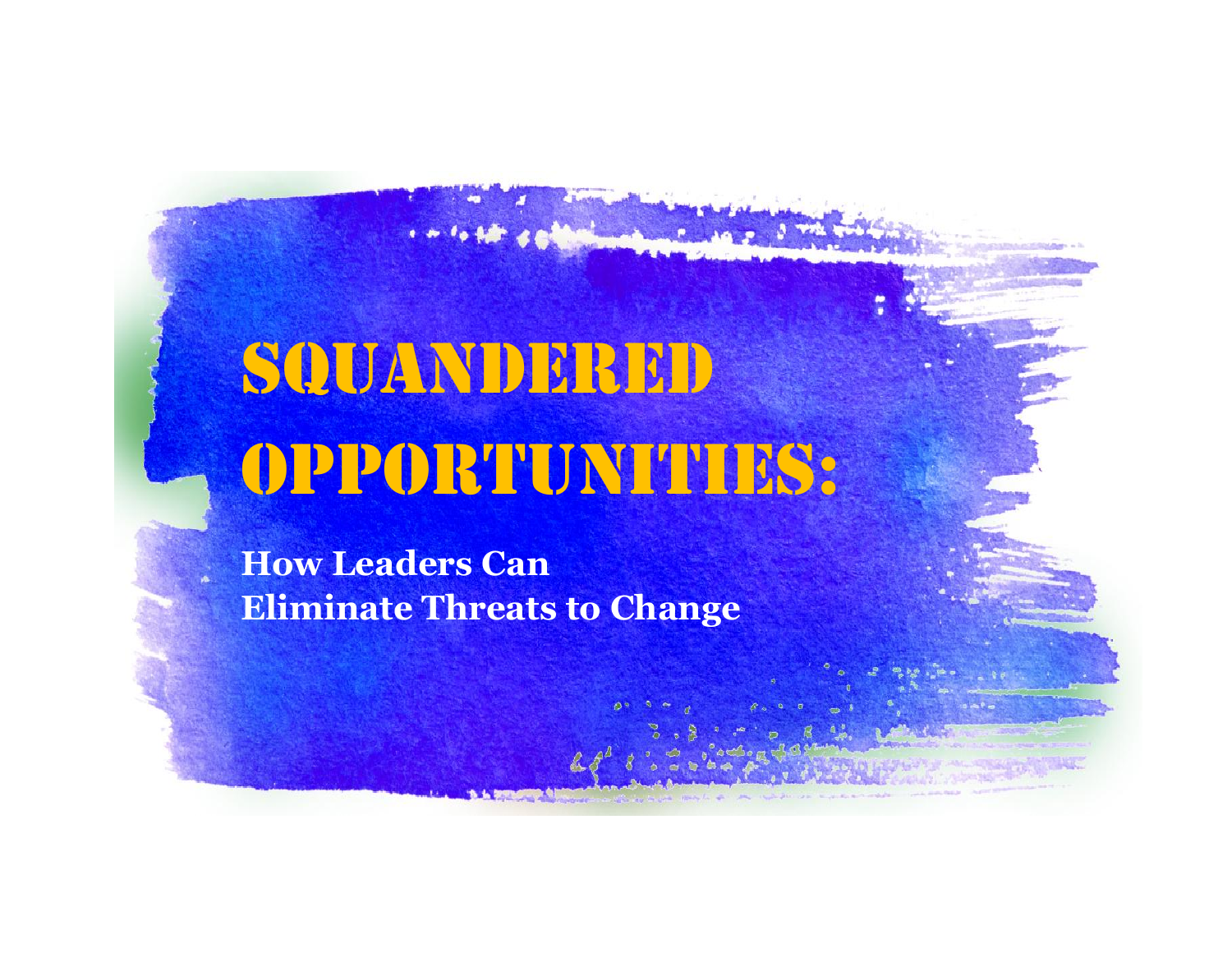Senior leaders are critical to the success of major organizational changes, because there are things that only they can do. When leaders drop that ball, major projects suffer. Failures can be costly to the organization and to the reputation of those leading the changes.

In *Squandered Opportunities* I show you the results of a recent survey that identifies four critical actions senior leaders must take to have their changes succeed.

– Rick Maurer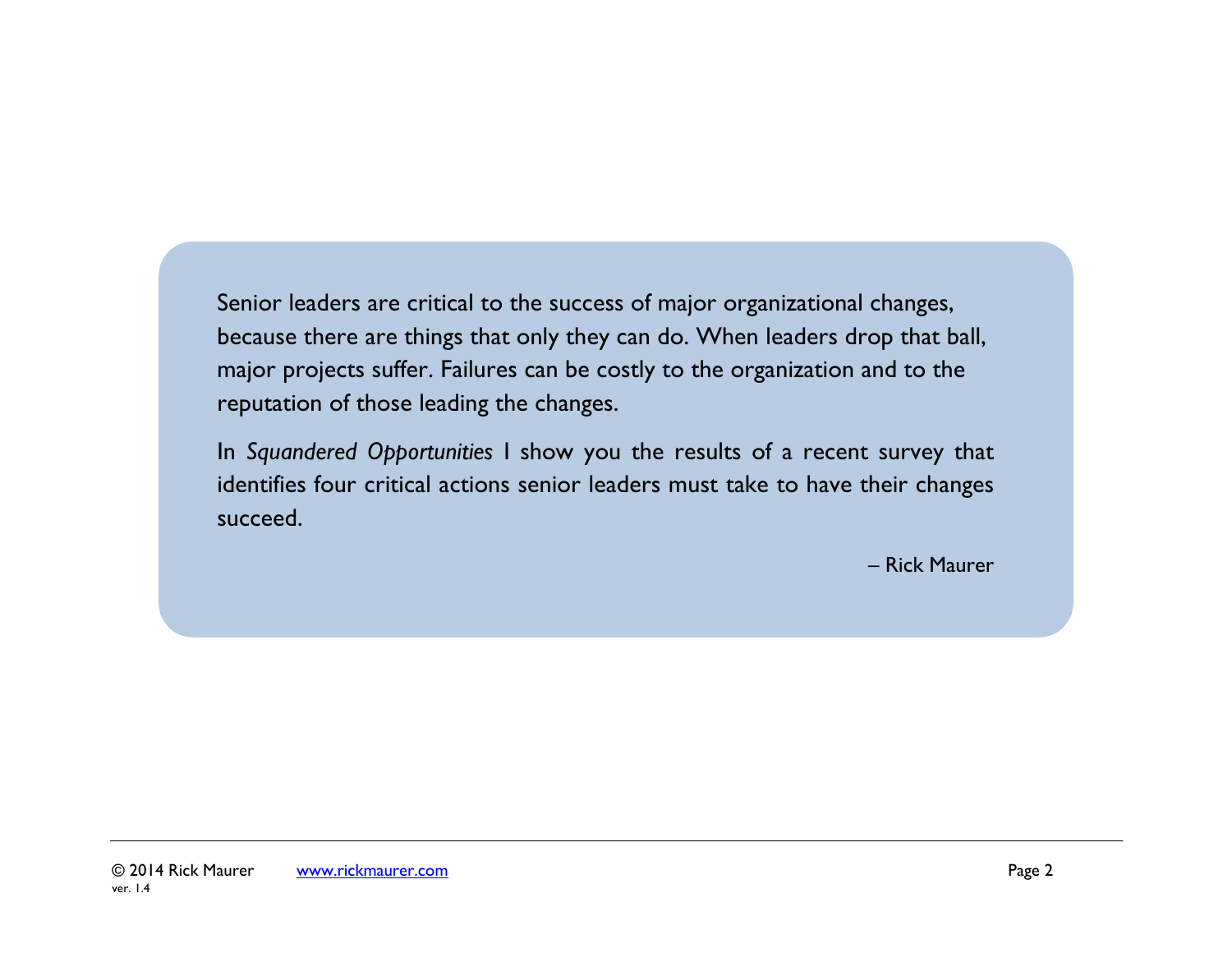### **Contents**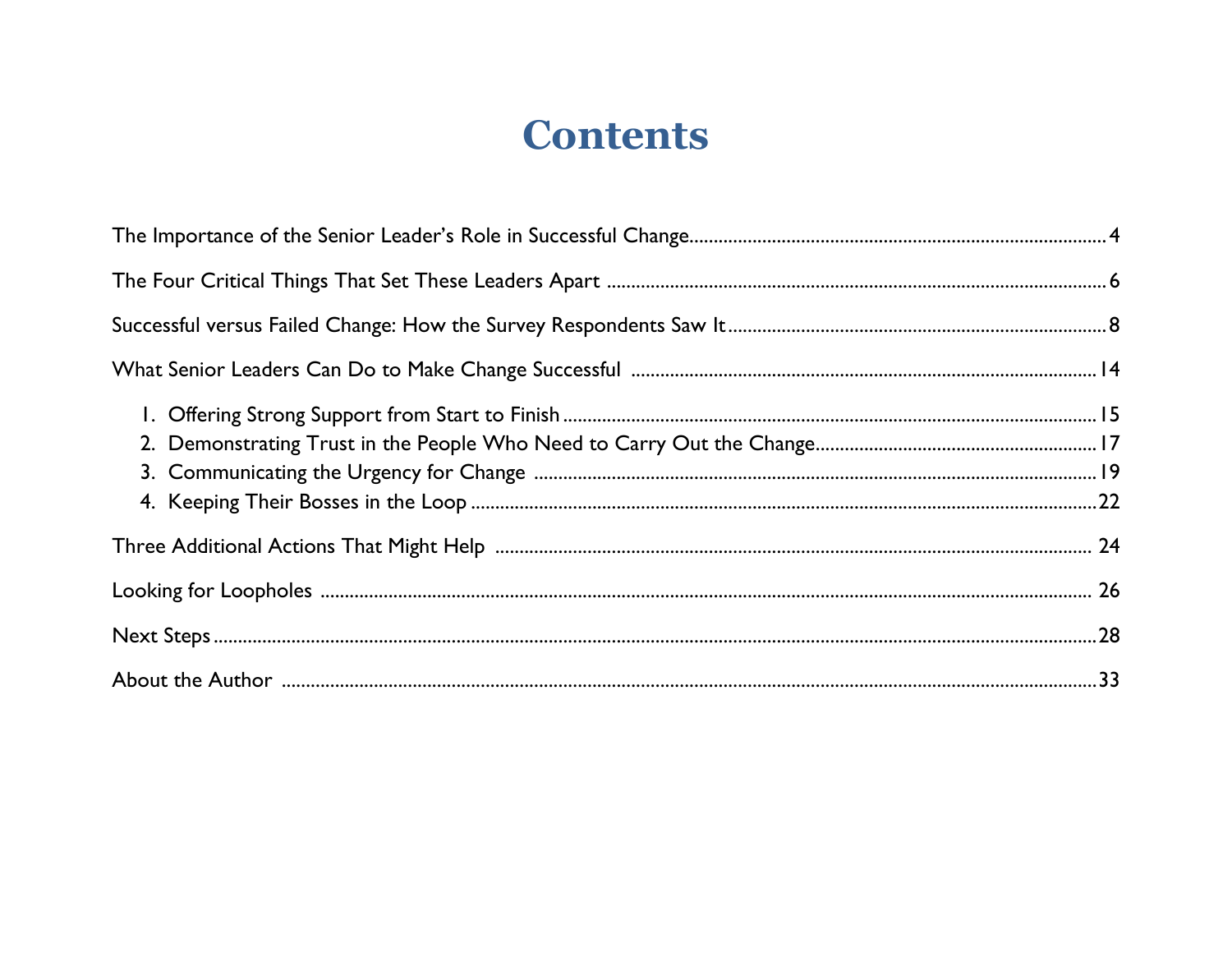# **The Importance of the Senior Leader's Role in Successful Change**

With all the books, consultants, and decades of experience leading major organizational changes, I keep expecting the success rate of these major projects to rise. But, the failure rate still remains high. Back in 1995, when I first started writing about change in organizations, the failure rate was about 70 percent. In 2008, IBM conducted a major international study of C-level executives and found that only about 40 percent of those changes succeeded. Last year, a Towers Watson study found a long-term success rate of 25 percent.

There are many good approaches to leading change, and you've probably tried at least a couple of them. But, often there is something missing from those approaches – and that's you. There are four things that only you – the senior leader – can deliver. You can delegate and assign a lot of things, but you can't hand off those four critical activities.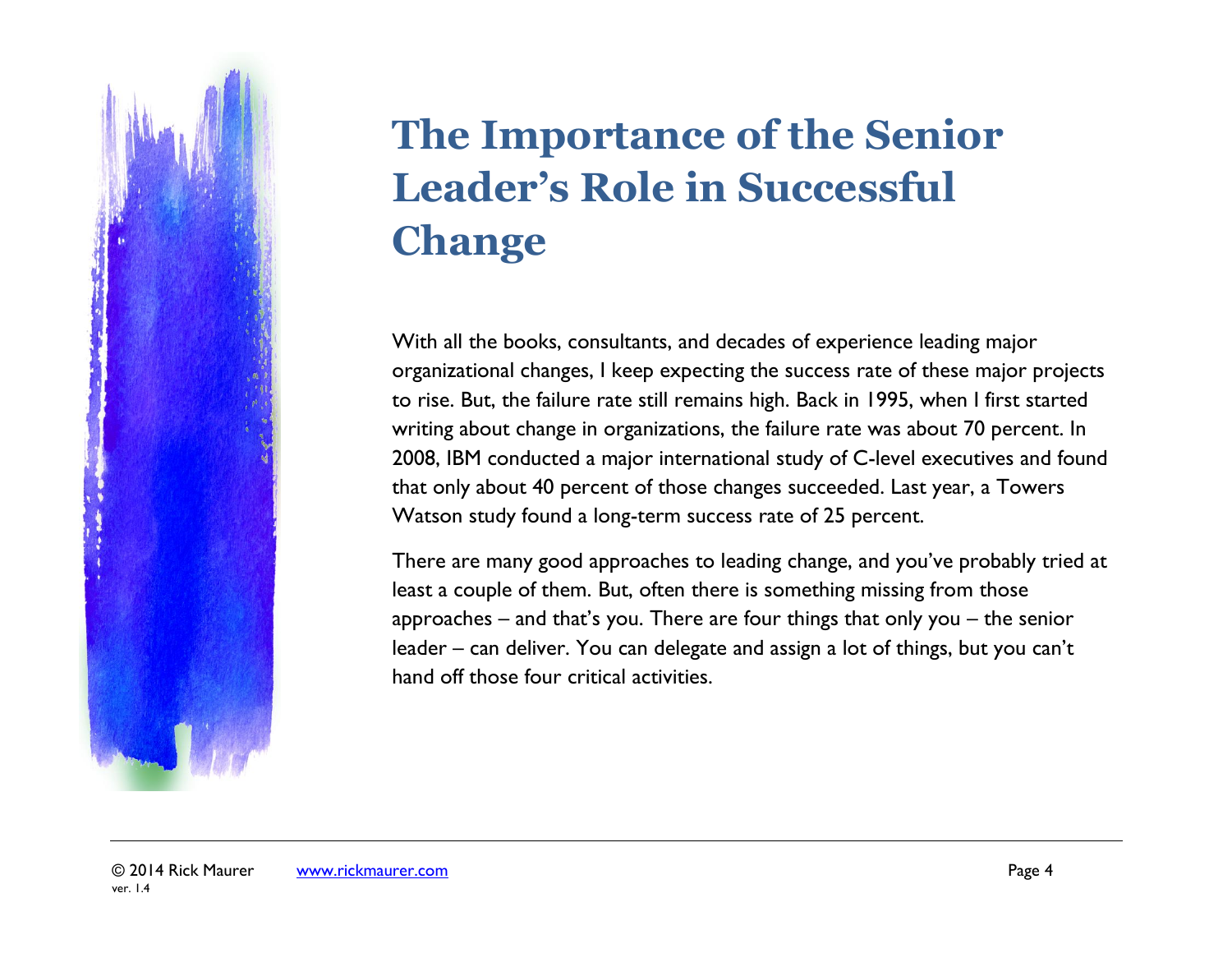Although I believe that senior leaders are in a unique position to increase the odds in favor of successful change, I wanted to test my assumptions. I conducted a survey that confirmed my belief that senior leaders do have a unique and critically important role in leading change effectively. This paper describes what I learned.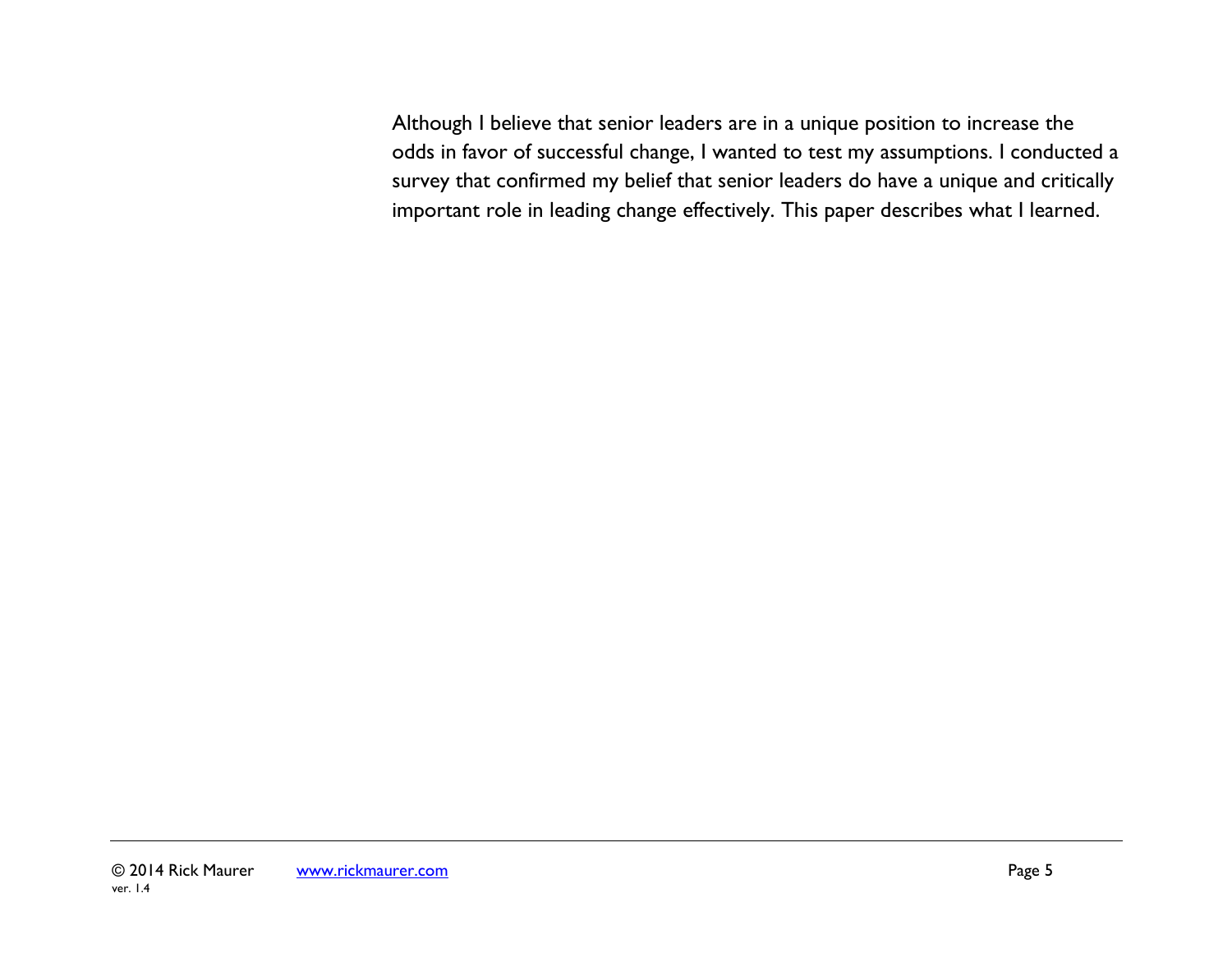

## **The Four Critical Things That Set These Leaders Apart**

This survey focused on the senior leader's role in change. (Of course, many others must do their part to make large projects a success.) This study looked at changes such as merger integration, reorganizations, quality and productivity improvements like Lean and Six Sigma, new ERP systems (enterprise resource planning), and various large Human Resources projects that were considered successful by the individuals initiating them and their organizations. Success also often meant that the projects met their goals within a reasonable amount of time and stayed close to the projected budget.

Here are those four critical actions used by leaders of successful changes.

- 1. Offering Strong Support from Start to Finish
- 2. Demonstrating Trust in the People Who Need to Carry Out the Change
- 3. Communicating the Urgency for Change
- 4. Keeping Their Bosses in the Loop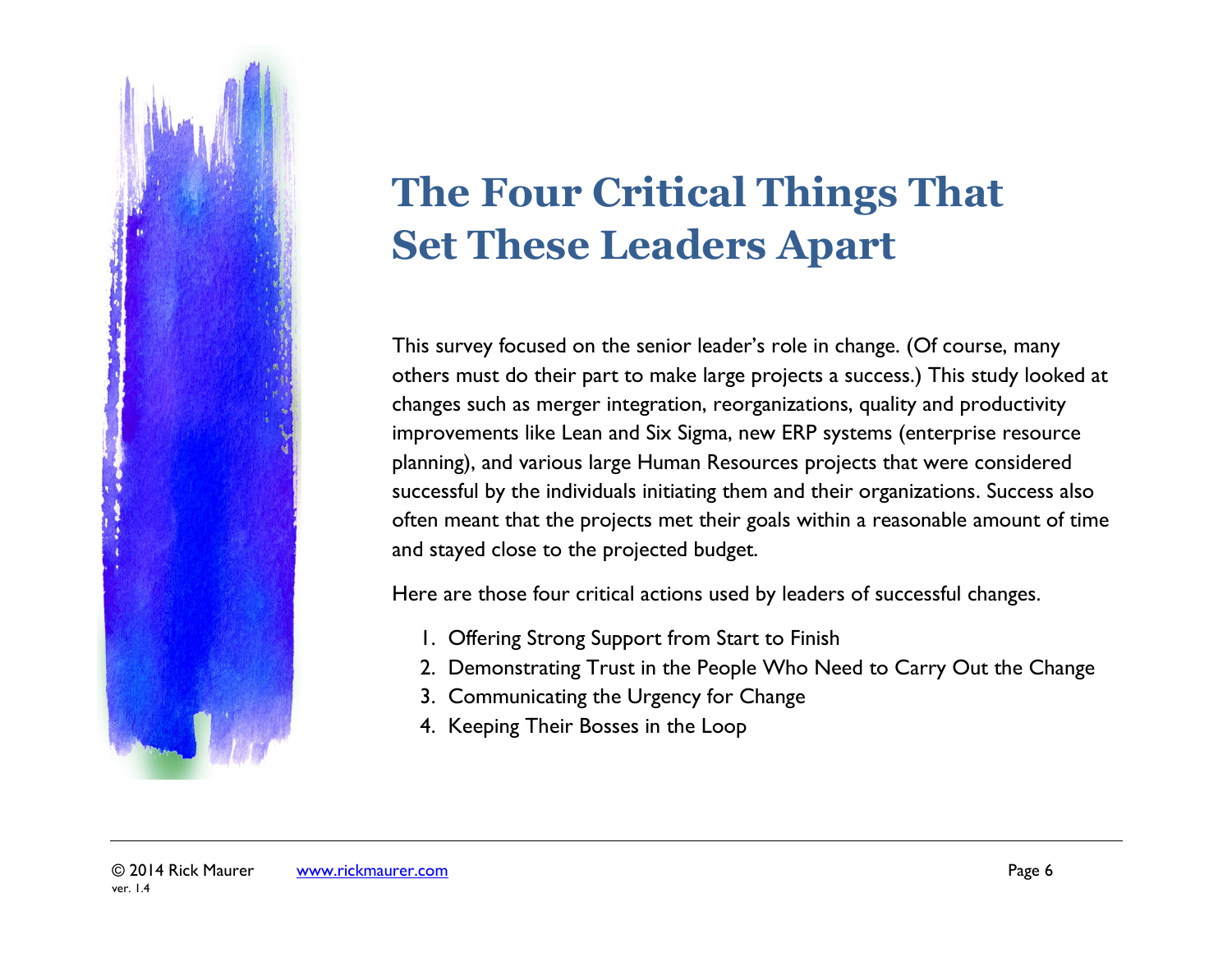In those four critical areas, leaders of successful changes scored higher than those who led failed change.

This actually may be good news for those who led failed changes.Most of them seemed to be doing some things right. Perhaps they simply need to tweak what they are already doing, or increase their attention in some of these areas.

In my experience, I found that when a failed change is followed by another failed change, people get worried about the next big project. Failure breeds cynicism. After a series of failed changes, it's hard to get people to take you seriously.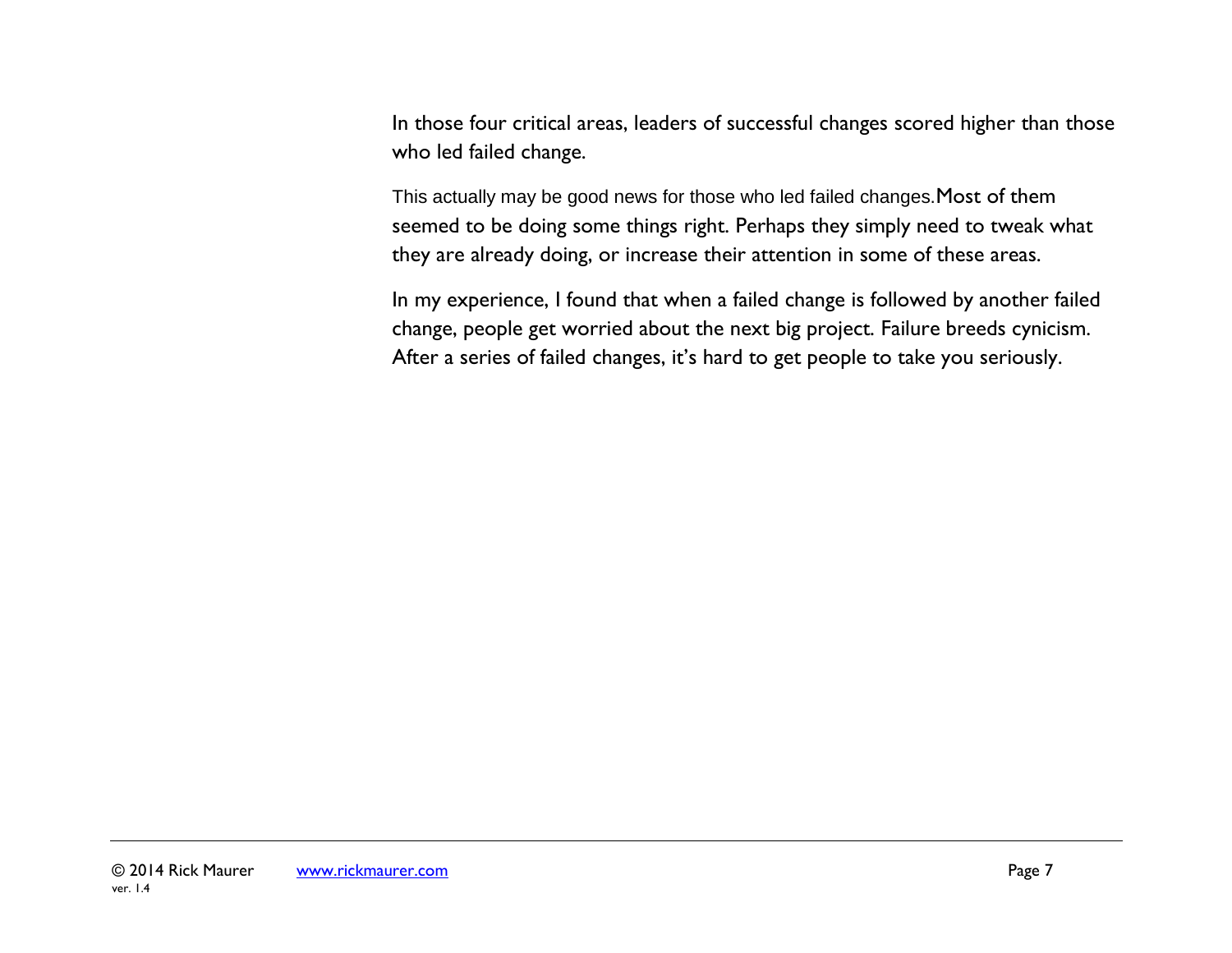

## **Successful Change versus Failed Change: How the Survey Respondents Saw It**

Before you read about the four actions that senior leaders must perform, I encourage you to skim the comments from people who answered the questions in the survey. (People either chose a change that was very successful or one that failed badly.) Here's what some people had to say in response to the first question, Why did the change succeed or fail?) I found the difference in tone between what people said about successful versus failed changes quite interesting.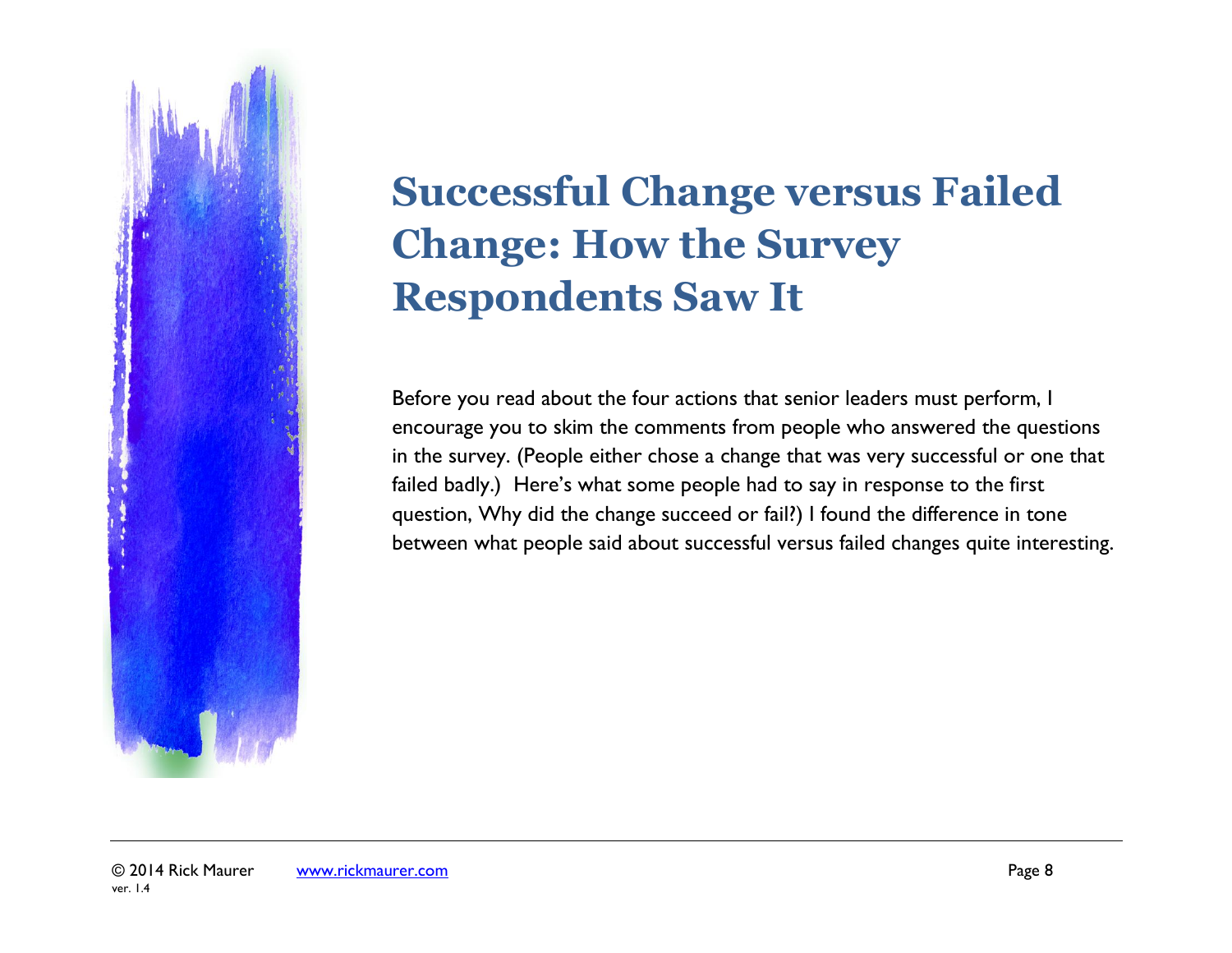**In their own words, here's what they said about the leaders of successful change:**

"Everyone is now both ready for full participation and enthusiastic about what they and their staffs can get out of. It's no longer seen as something that IT is forcing on anyone."

"The culture of the organization was significantly transformed from one that had quality failures to one that now consistently delivers top quality."

"Met virtually all premerger goals."

"On time, on budget, and has sustained itself over time."

"A hospital – from ranking worst in the state and three years later ranking number one."

"Improved result. Better efficiency. Happier employees."

". . . by and from all stakeholders"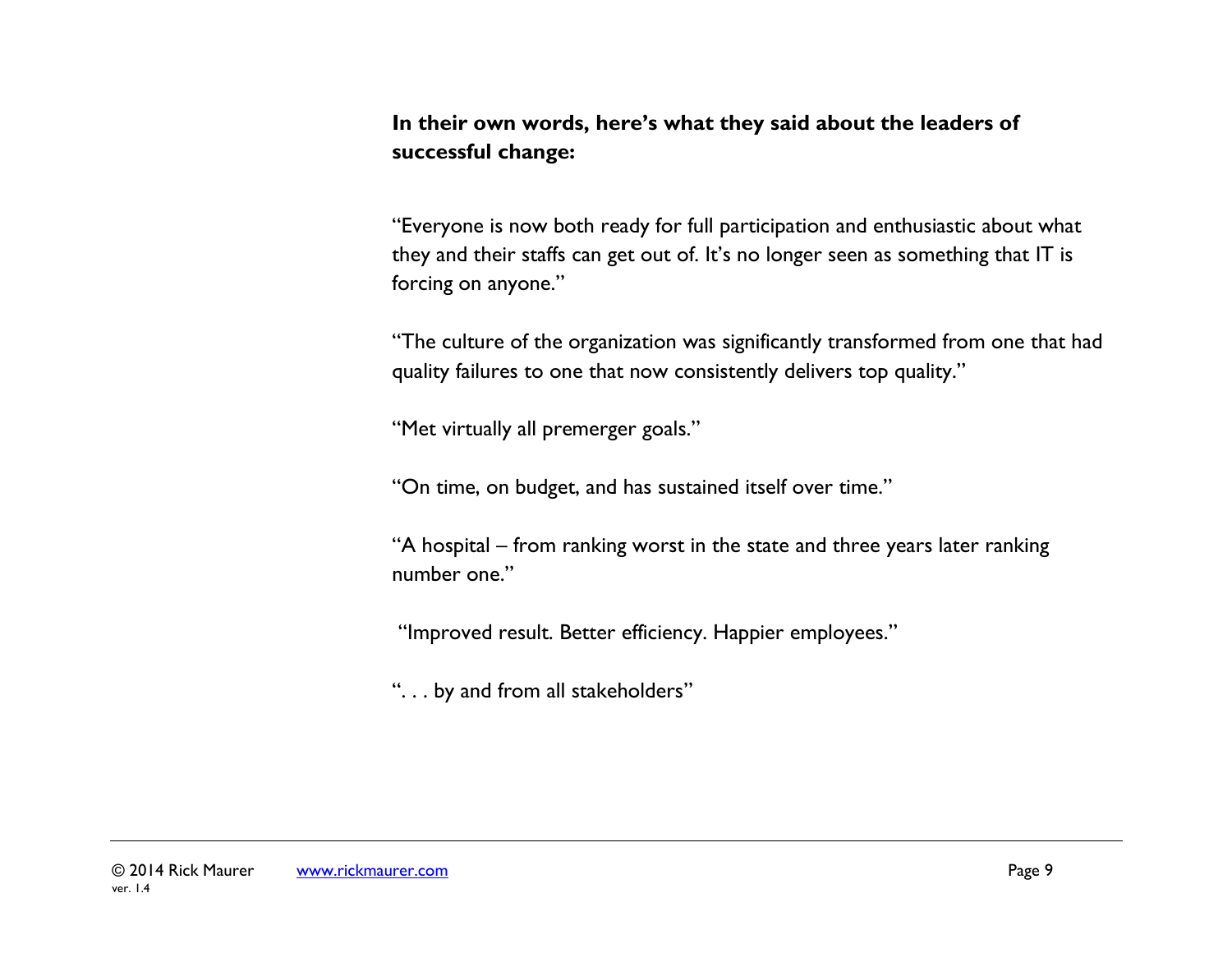"All deliverables were met and KPI (key performance indicators) accomplished. High level of satisfaction with all stakeholders. Over the course of time, the change had a lasting effect. Heavy and continued involvement of the two merging CEOs and the respective boards. The conversion project was completed on time, on budget with a large change in technology, lower staffing levels achieved through attrition."

"After initial teething problems, the successful system gets together a global organization by making its budget and information available in real time, the decentralization would have failed had it not been for that."

"We successfully merged six district agencies into one, rebuilt personnel classifications budgets, and after 17 years, the agency is still working."

"The adoption rate of the new system was about 70 percent six months after the implementation."

"The sales organization moved from order takers to real business analysts working with their customers."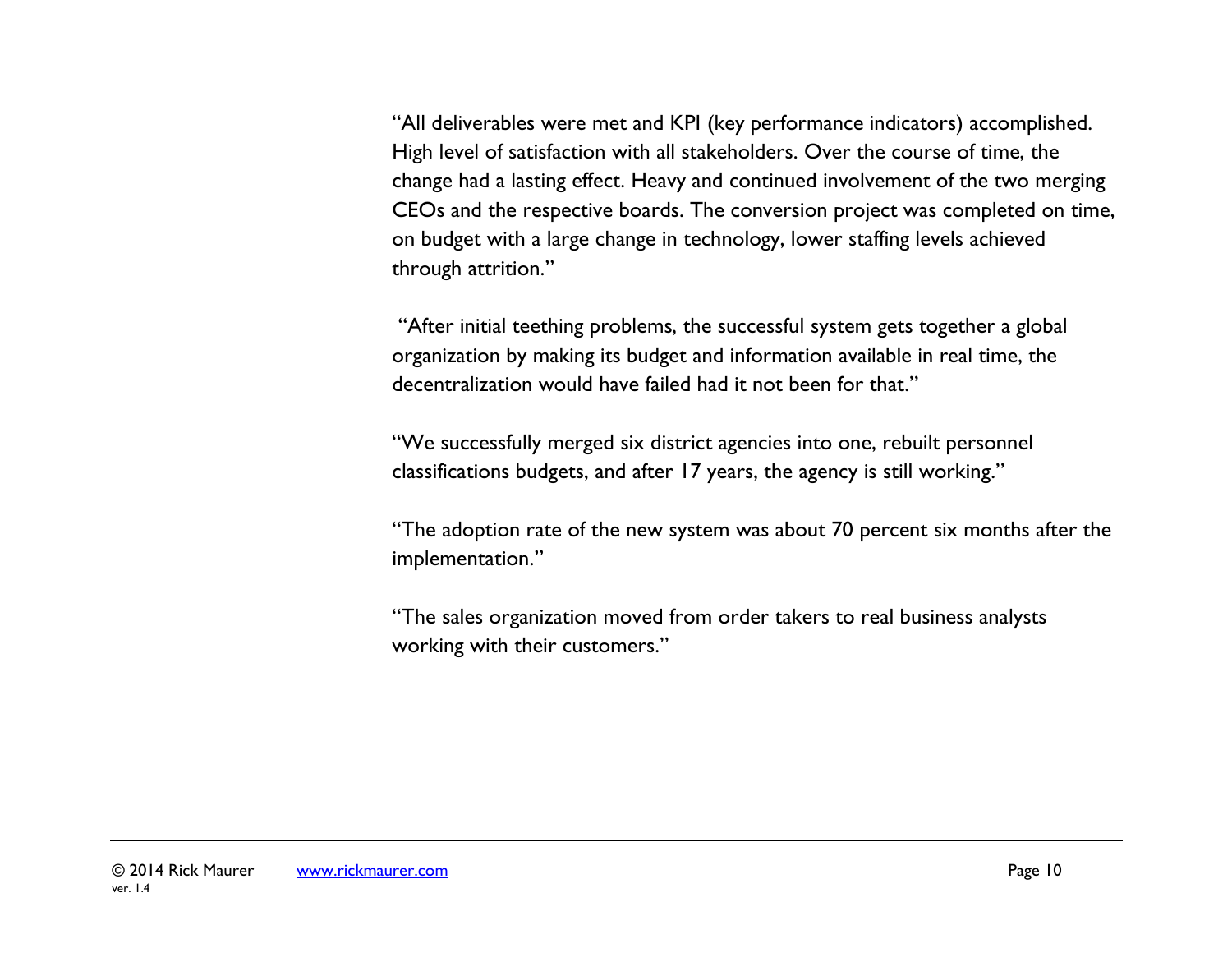"Success in creating a 'we can do it' attitude. Ideas from employees were operated [upon] because the senior leader [had] very clear, precise expectations and held less senior leaders accountable for implementation throughout the entire change process."

"The organization achieved in three years what others do [in] seven years or not at all."

"We met the deliverables to improve productivity by millions of dollars in the next year."

#### **And here's what they said about the changes that failed:**

"Extra work with minimal value for employees."

"Ill-conceived. Poor expectations."

"Benefits not realized, staff demoralized."

"Six years into a three-year project and still not [met goals]."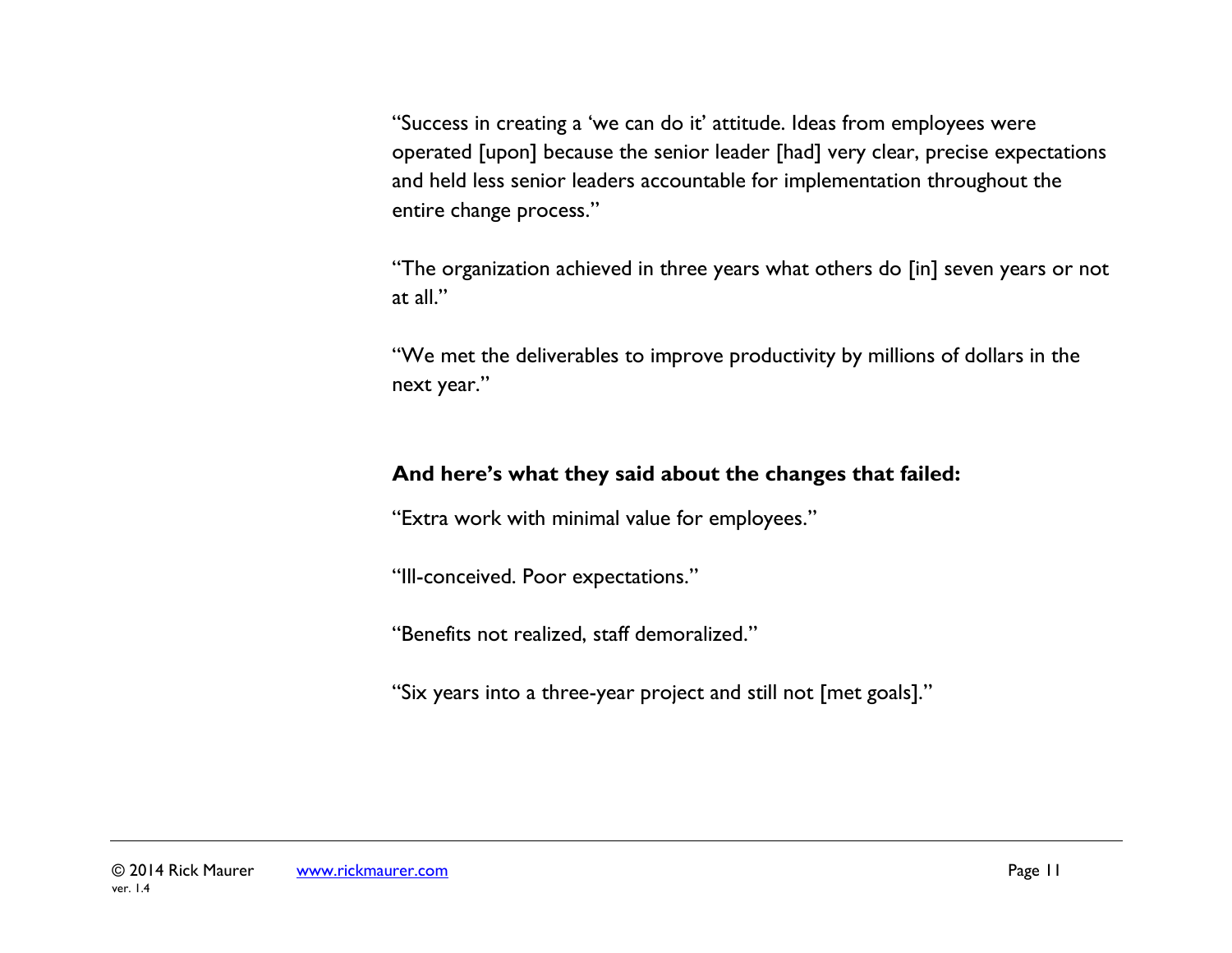"They are always planning. Even when the planning phase is completed, they will reopen it and plan again, in response to employees' negative feedback. IT implementation, as well is going in parallel, based on some specification requirement, that were written by focus groups, who are not necessarily knowledgeable or experienced on software development. But the focus group in turn, works with contractor and learns all the buzz words, to the extent that they make others believe that they are experts in IT."

"Some very high level information was communicated through the president before the changes were implemented. But this leader did not allow communication to stakeholders about the change."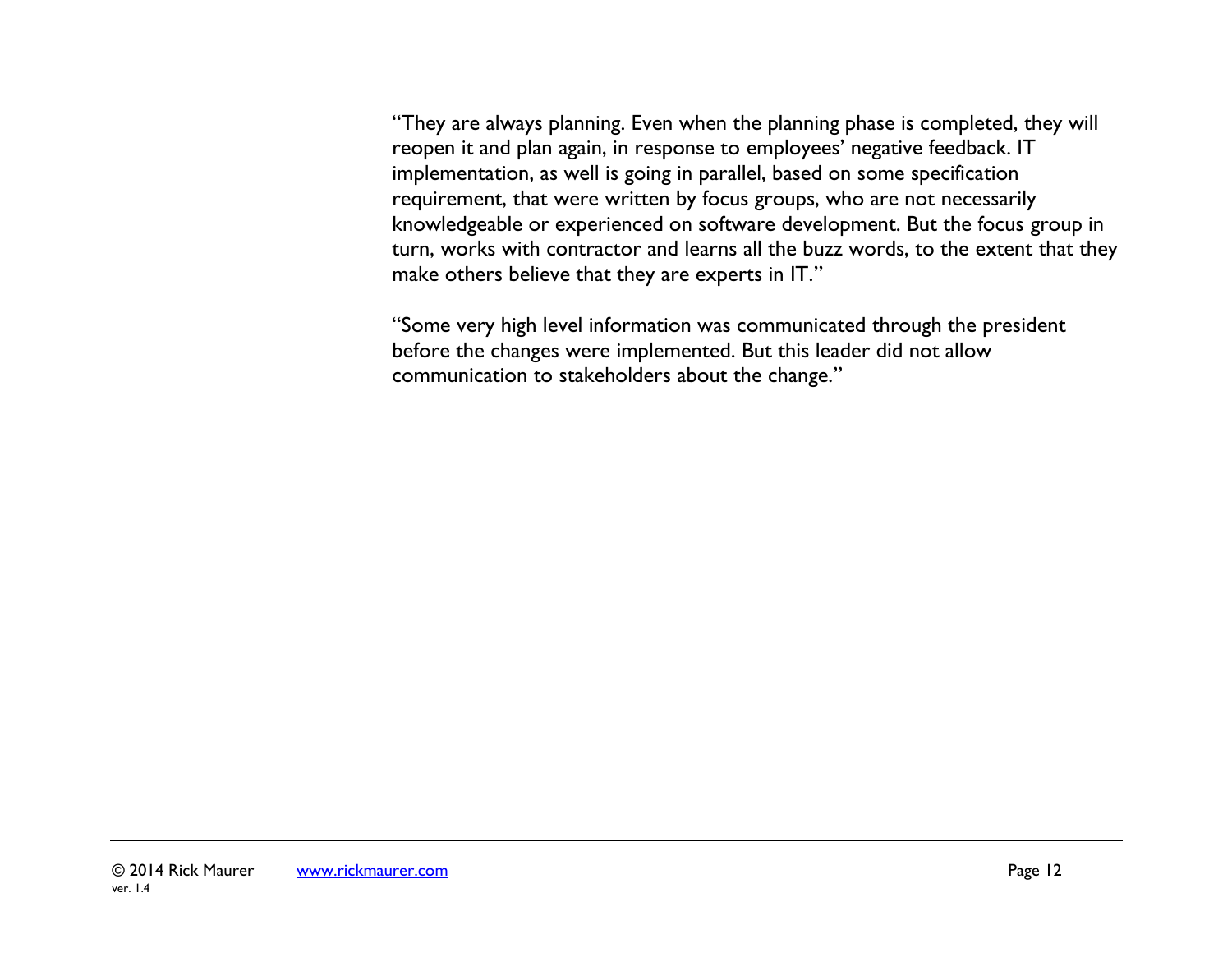"It was typically more a case of trying to convince stakeholders by selling the change, i.e. cutting deals where stakeholders got some of their 'cannot do withouts' fulfilled in return for accepting the implementation of the new ERP system."

"In retrospect there was not as much support from the ED as it appeared."

"Somebody high in the echelon decided to go with the ERP system. And it was very expensive, in terms of user learning curve, and cost for 'tech support.' So the higher ups decided to not pay for the tech support, and just keep pushing forward."

"A great deal of what I call 'terrorism by friends of executives' – VP's and directors running for cover when problems arose to not be near the problem."

"The leaders often say they have made the case for the change...meanwhile, people are still asking, 'Why are we doing this?' "

"The 'higher ups' in the administration want it. Way too abstract, no set goals or strategies."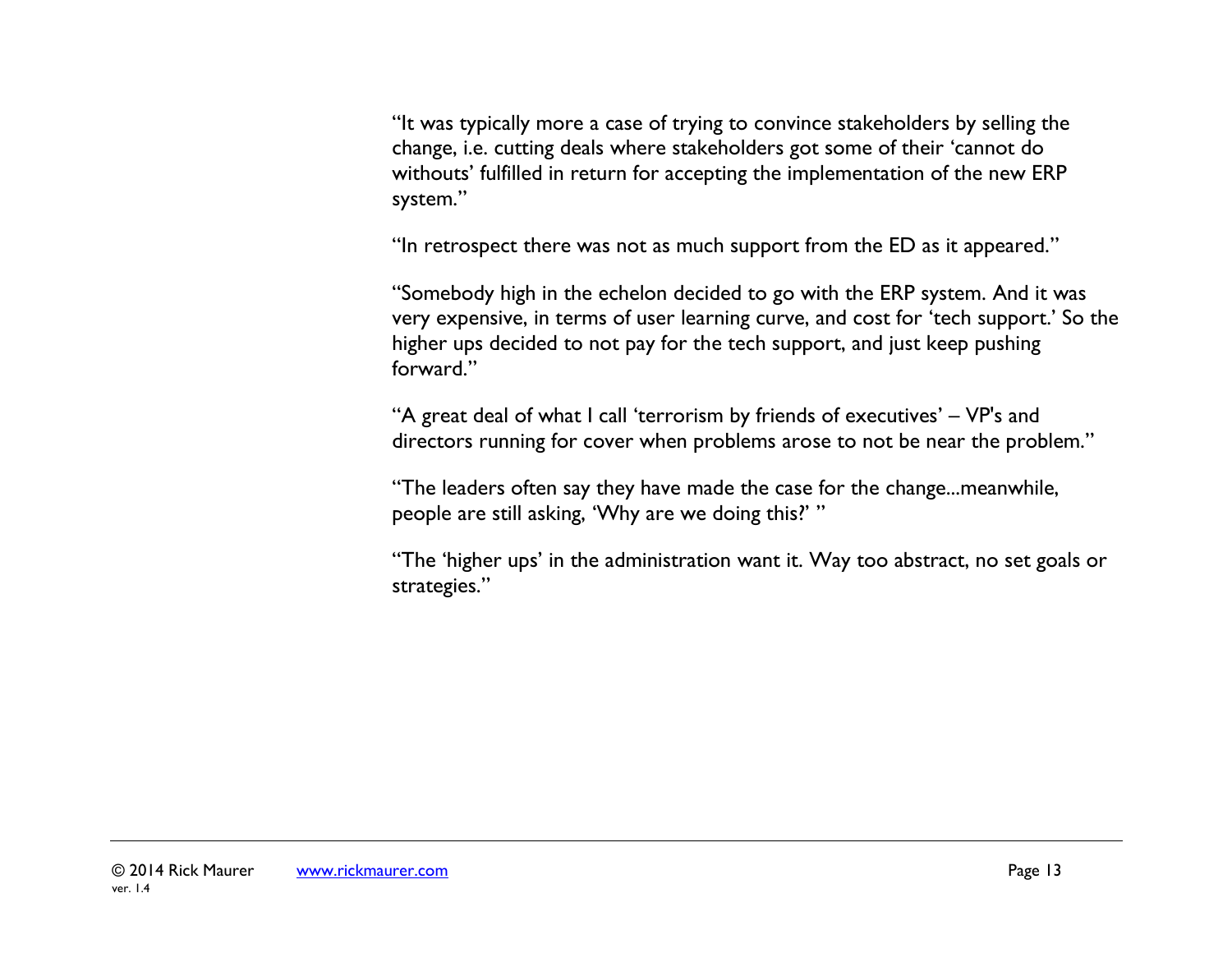

### **What Senior Leaders Can Do to Make Change Succeed**

In successful change projects, senior leaders took four specific actions that their counterparts in failed projects did not. (I identified seven actions that I thought were critically important. Survey responses suggested that four of those actions were very important. You'll find the other three actions in the section titled Additional Actions That Might Help. In each instance, I asked people to rate the most senior leader on a one to seven scale.)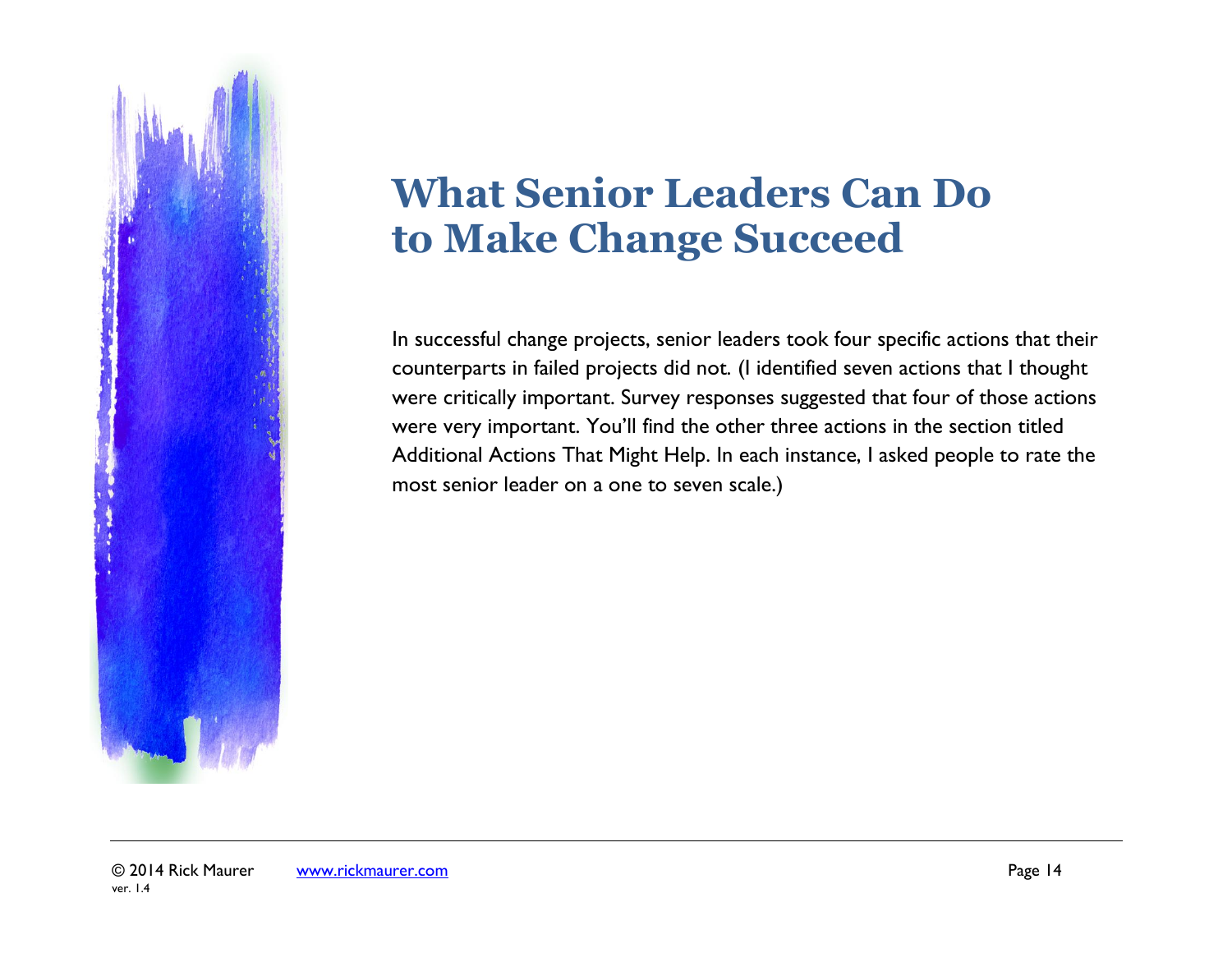

#### **The Leader Offered Strong Support from Start to Finish**

"Our CEO has taken many opportunities to personally get Involved – from speeches to blogs to working with our senior team."

In 87 percent of successful changes, senior leaders showed their support from beginning to end.

People could see that the leader would do whatever it took to make the project a success. In some instances, the leader got deeply involved in planning and implementation meetings; others delegated wisely while still letting people know that they were fully committed to the project.

Here are some critical actions that show support:

- $\checkmark$  Continually demonstrate that you are actively engaged and interested in making this project a success.
- $\checkmark$  Provide resources to the people you delegate and assign tasks to (e.g. time, money, attention, people).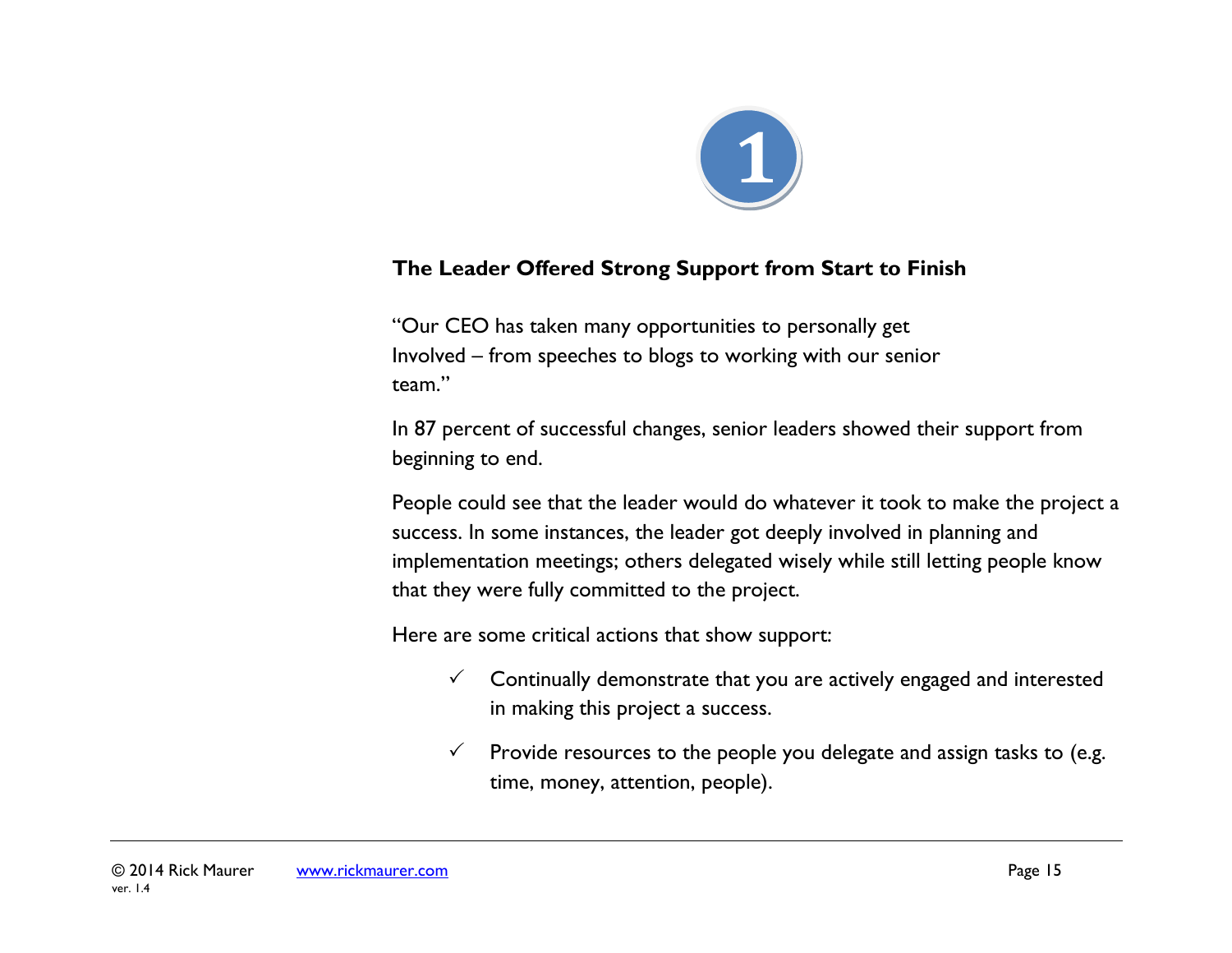- $\checkmark$  Be "the face of change." People need to know that you are the leader.
- $\checkmark$  Be open and approachable so people feel free to express their ideas and concerns.

In the words of some who took the survey, here are a few things to avoid:

- "Basically they said this is what I want."
- "It was a case of flick it. In other words, the senior leader flicked the issues off to the folks who needed to implement and ultimately use the new system."
- "Demonstrated very strong support initially, but focus evaporated."
- "They were actively disengaged."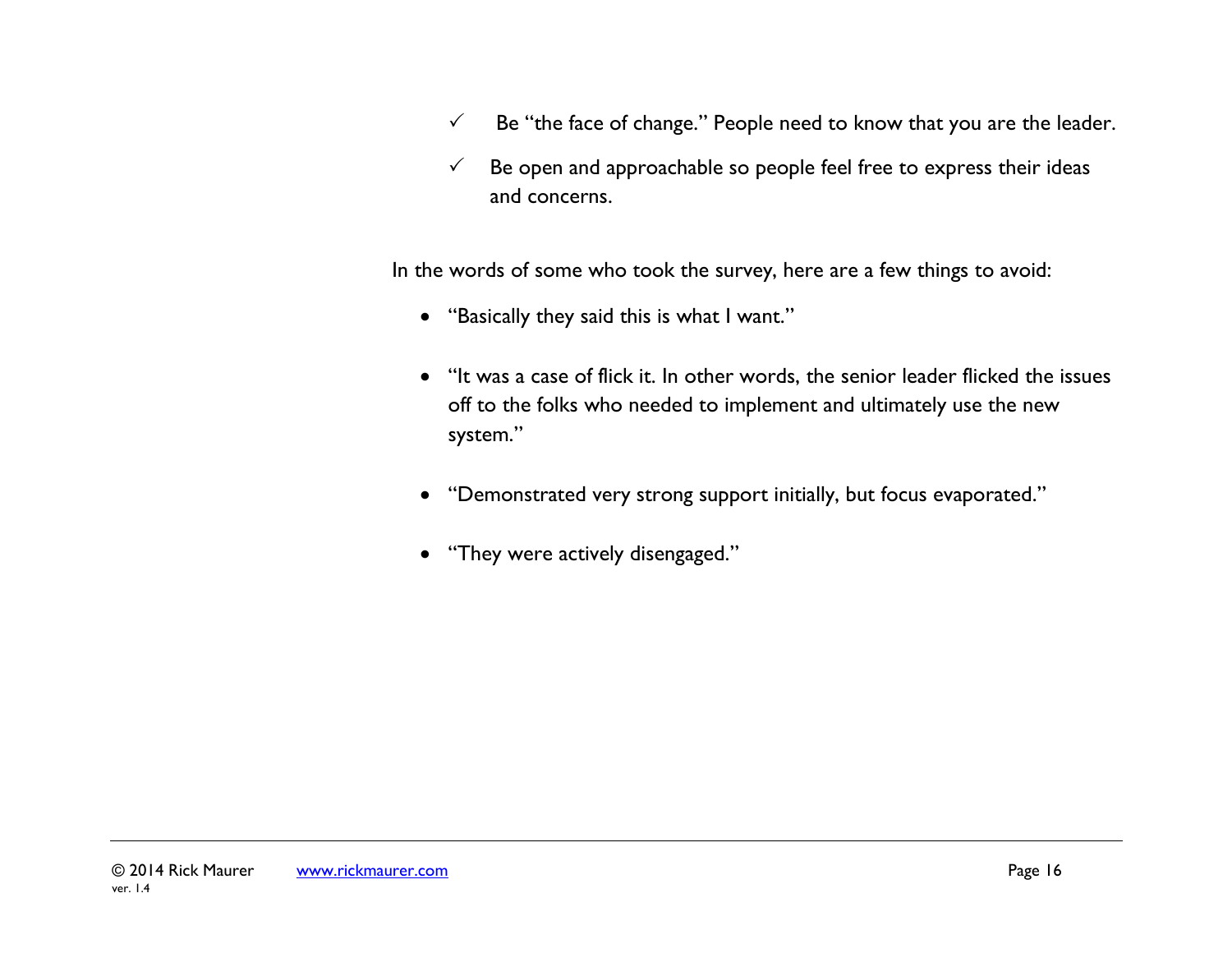

#### **The Leader Demonstrated Trust in the Work and Opinions of the People Who Needed to Make The Change a Success**

"The program VP entrusted us [his staff] to follow through, and we all knew that if needed we could come to him to break down barriers. Someone from central HR called him to complain that I was getting involved with employees having problems with their benefits. The VP told him, 'Good, she is doing her job because you are not.' We knew he had our backs."

86 percent of the leaders of successful change demonstrated trust. People commented that they felt their opinions mattered and that the leaders were influenced by what the managers, employees, and other stakeholders told them.

How to demonstrate trust in the people implementing the change:

- Deeply engage people in planning and listen to them with a *willingness* to take their advice.
- $\checkmark$  Delegate and then stay engaged, not to micro-manage but to provide clarification, resources, and support.
- Be accessible so people can talk with you.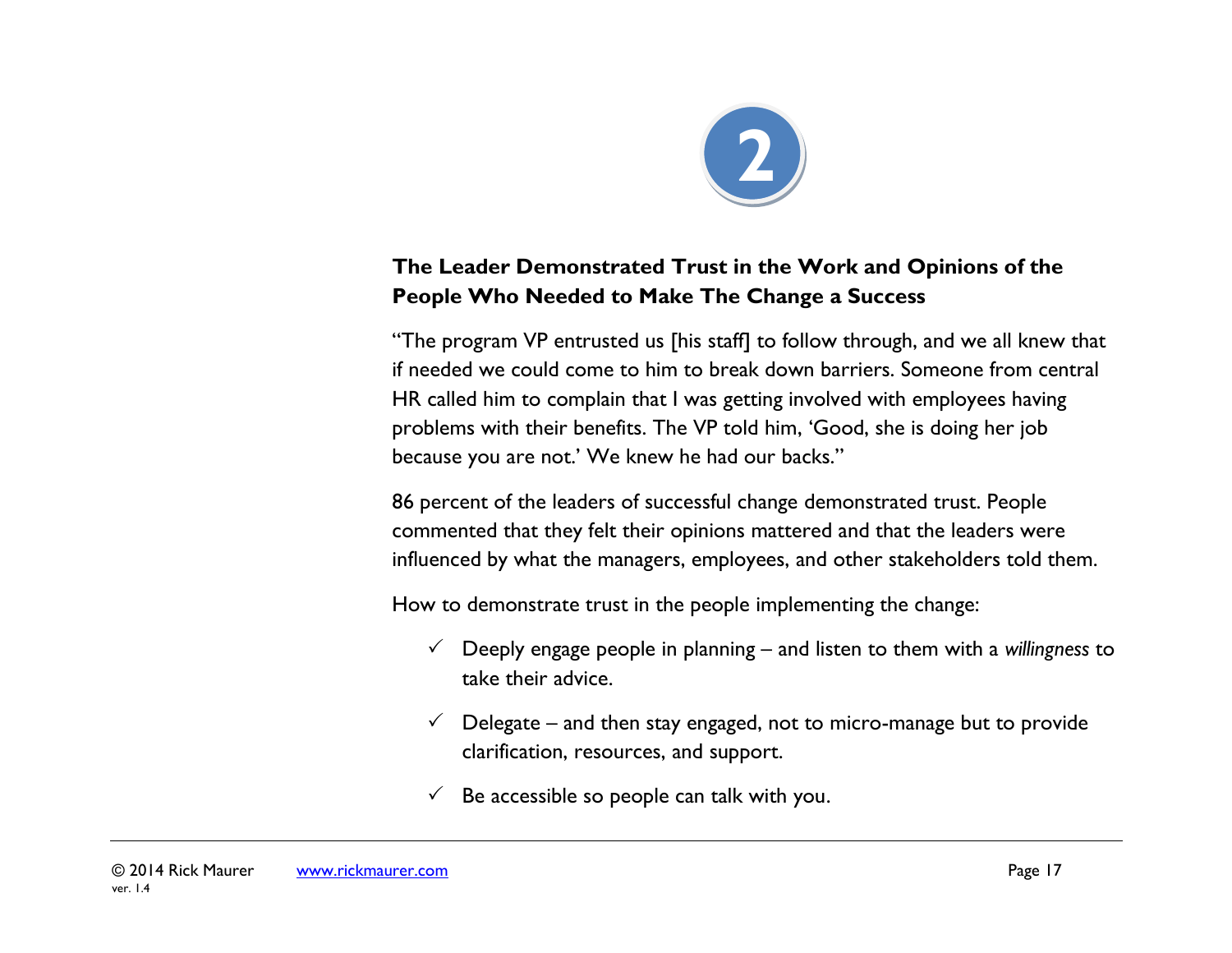And a few things to avoid:

- "SMEs' [subject matter expert] recommendations were always questioned. Leaders developed parts of the system with limited outside input."
- ". . . showed little patience with their expressed concerns for the change."
- "The CEO was going to drive this change to be done on-time come hell or high water  $==$  the result was an ample amount of both."
- "Leaders showed a high degree of trust that people would 'figure it out.' With no clear direction, people figured out what worked best for them, not for necessarily for the total organization."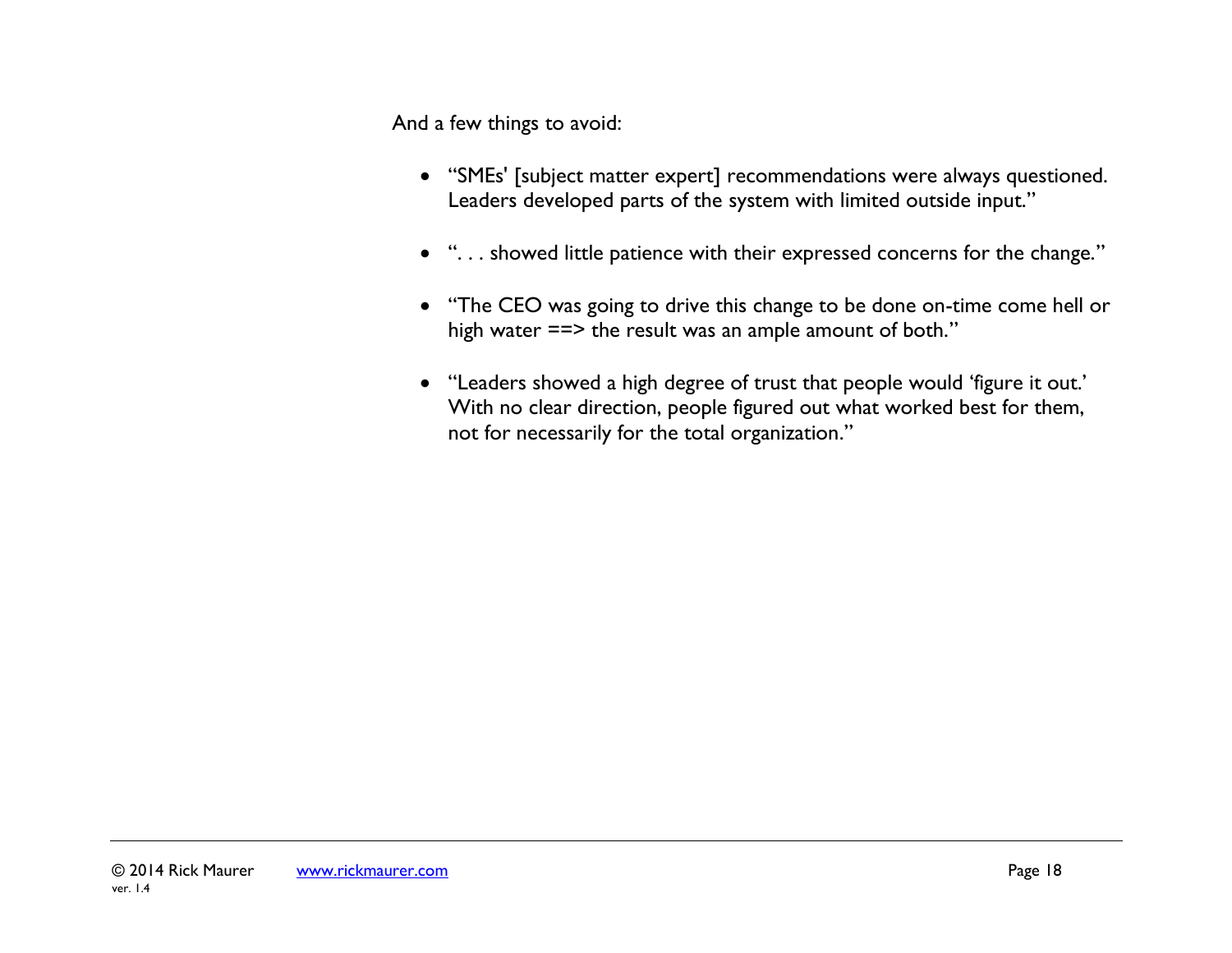

#### **The Senior Leader Stressed the Importance and the Urgency of the Change**

"Frequent All Hands [meetings] to keep everyone informed – there were no surprises. It was all out on the table for both program personnel and our support folks."

79 percent of the respondents indicated that the leader handled this task well. I believe that making sure people see (and feel) the urgency of a change initiative is critically important. About ten years ago I conducted a study that indicated that organizations that took care to make a compelling case for change not only reduced potential resistance, but the overall success rate of those projects was higher. Looks like things haven't changed.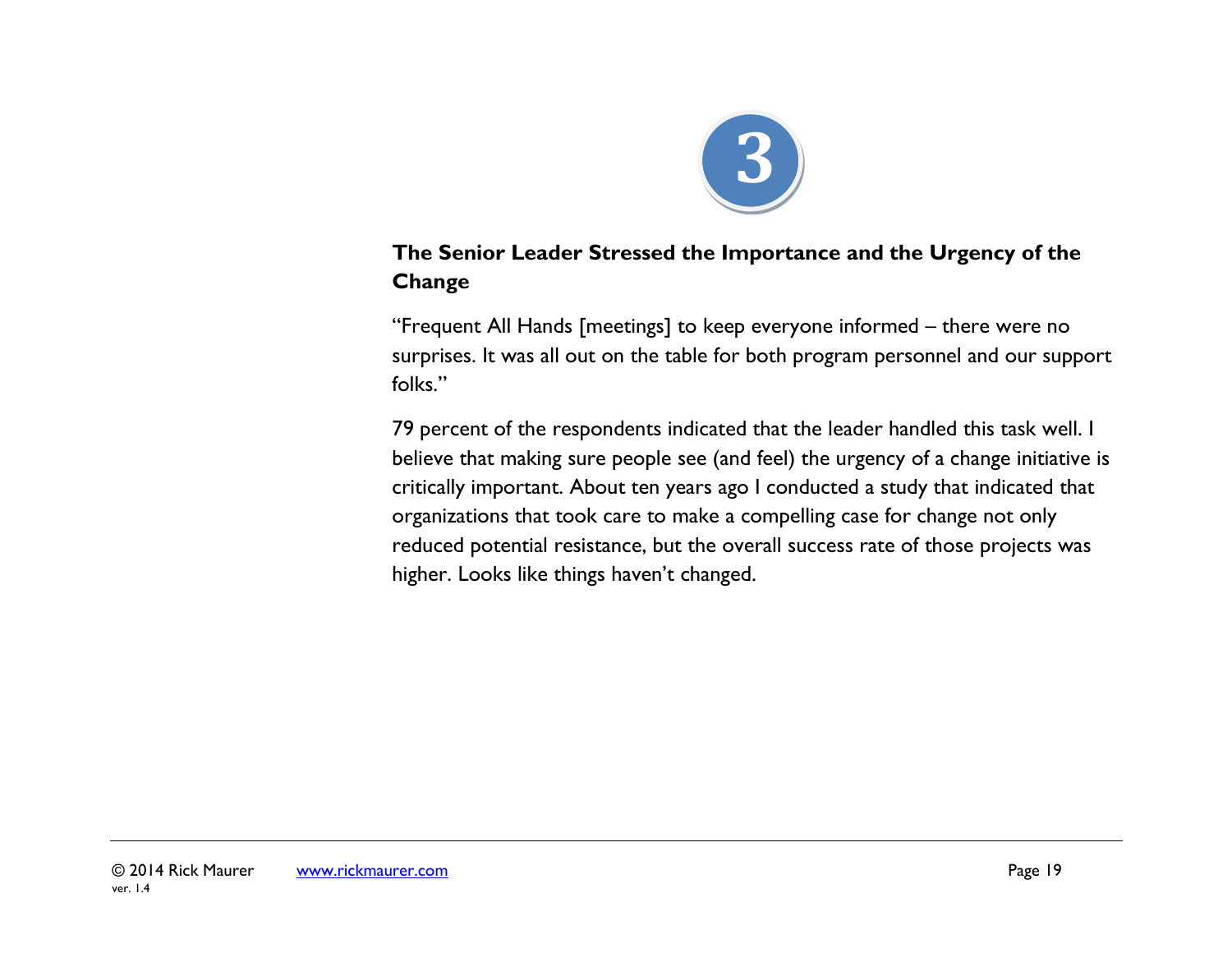Activities to stress the importance and urgency of the project:

- $\checkmark$  Explain why the change is needed and make sure people understand its importance and urgency.
- $\checkmark$  Hold multiple meetings with various stakeholder groups to make the case that a change is needed. (The leaders mentioned in the survey didn't seem to rely on one grand PowerPoint-driven all-hands meeting.)
- $\checkmark$  Reinforce the message throughout the life of the project.

Some things to avoid:

- "Everything was done in reaction mode."
- "The importance of the change was articulated at the same time, in the same moment, when the change was rolled out."
- "The leaders often say they have made the case for the change...meanwhile, people are still asking, 'Why are we doing this?' "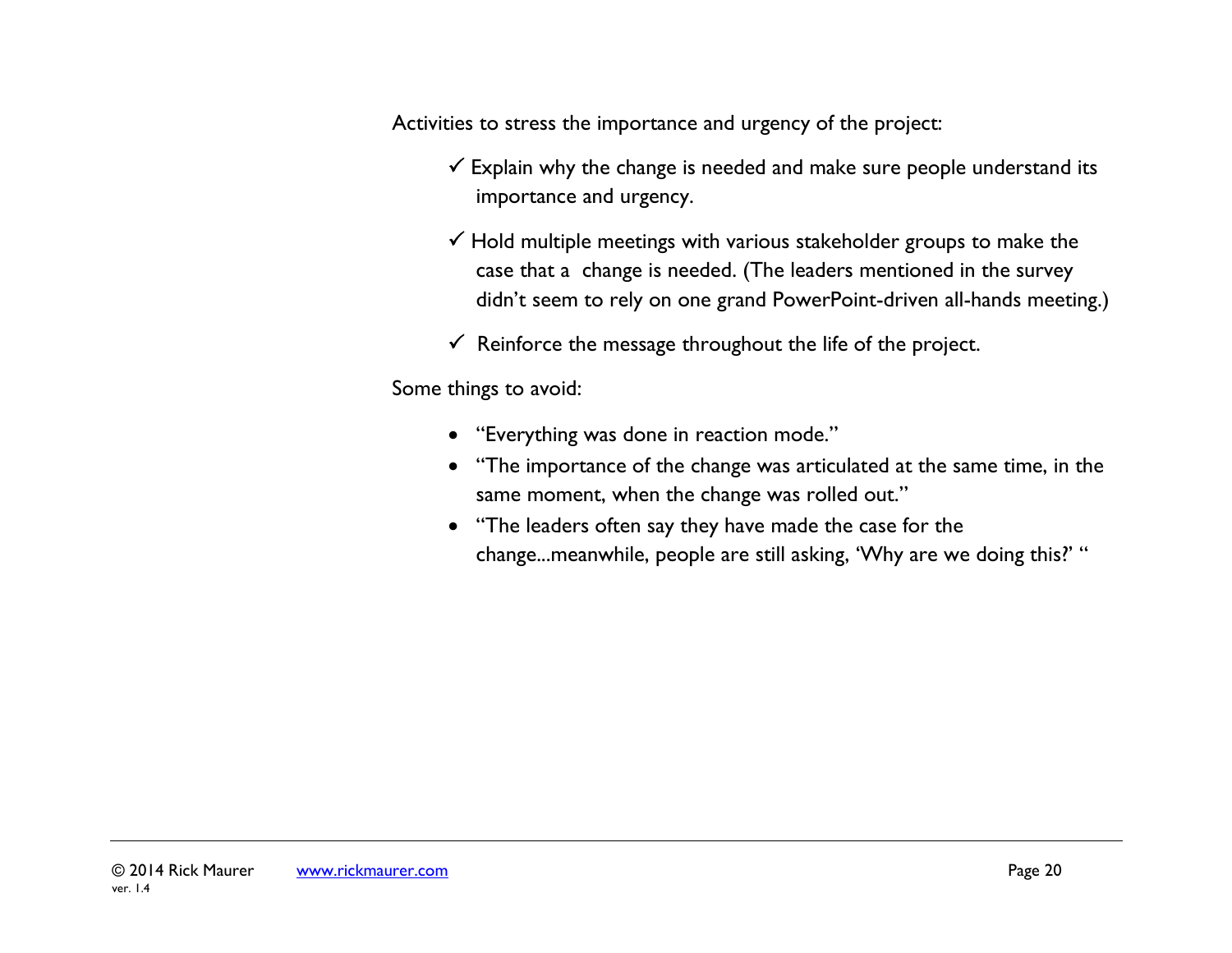An extra note about stressing urgency and importance: 66 percent of the leaders of successful change focused on truly important projects. This may seem obvious, until you read the comments from people who endured failed changes. Here are a few examples:

- "Employees are now accustomed to hearing re-organization, and don't trust any plans."
- "The issues that this leader has tried to fix or mitigate are of great importance to the organization; however, the resulting projects have not been seen as critically useful or effective."
- "About half the time, people can see why the projects were critically important. The other half of the time, people doubted the importance."

#### A few suggestions:

- $\checkmark$  Don't waste people's time, limited energy, and goodwill on projects that aren't critically important.
- $\checkmark$  When you do choose a critically important project make sure that you communicate *why* it is so important before you ever talk about *what* and *how* you are going to proceed.
- $\checkmark$  As one person wrote, "[At a] Minimum [projects are] critical and always focused. Never start another until the last was 'finished'"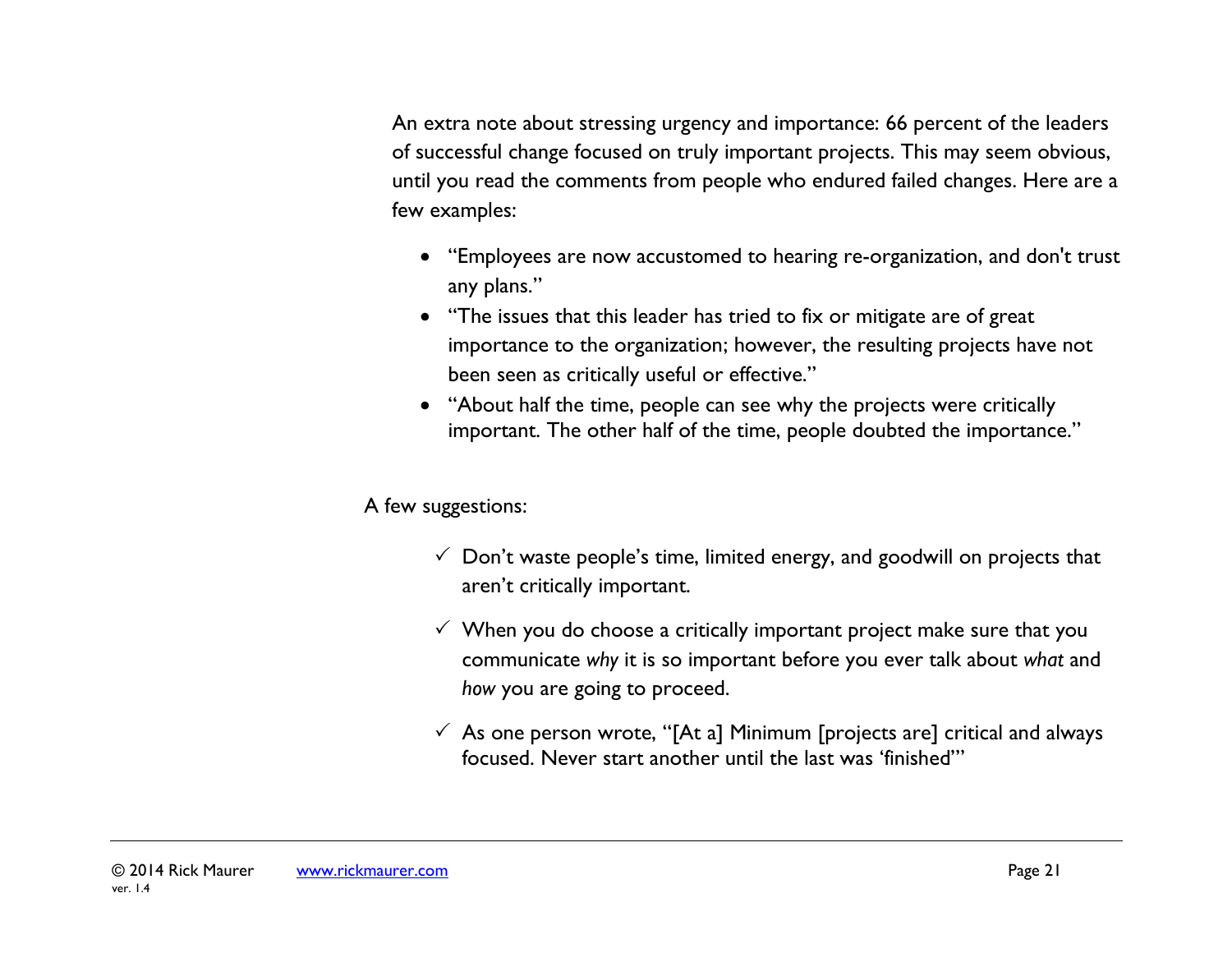

#### **Leaders Kept Their Own Bosses (and Other Key Stakeholders) in the Loop**

"Very active engagement of the CEO, Board, and political leaders. Active consultation, communications."

88 percent of the leaders of successful new initiatives kept the people they reported to informed. Sometimes it was with regular check-ins, and at other times they found ways to engage them more actively.

Some actions to consider:

- $\checkmark$  Cast a wide net to make sure you consider all the people who must support this project.
- $\checkmark$  Talk to important stakeholders early and often. Keep them in the loop.
- $\checkmark$  Don't hide bad news or gloss over things that are hard to talk about.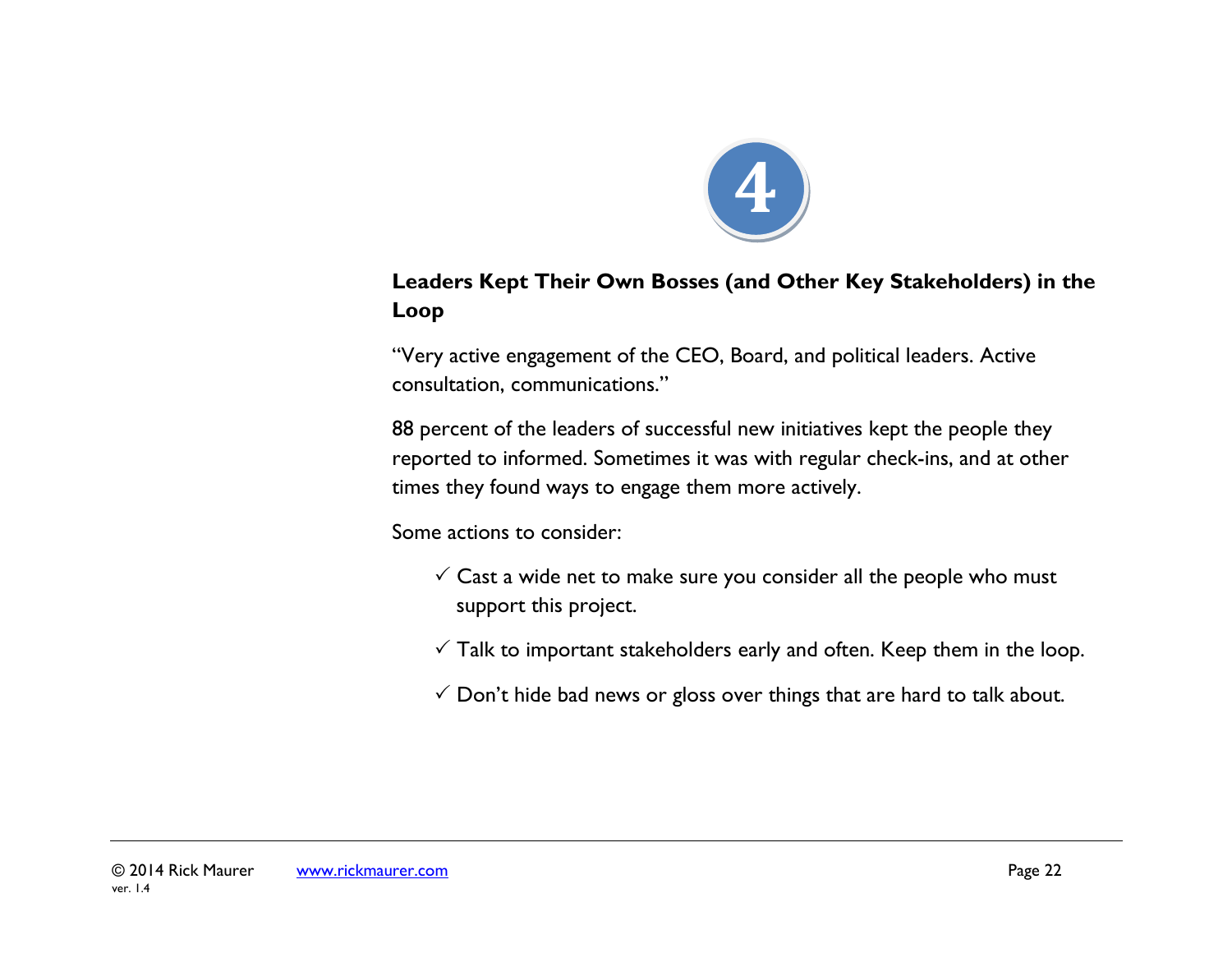And a few things to avoid:

- "Reported good news only and suppressed issues."
- "Board well informed, vice presidents not engaged enough."
- "Not even discussed."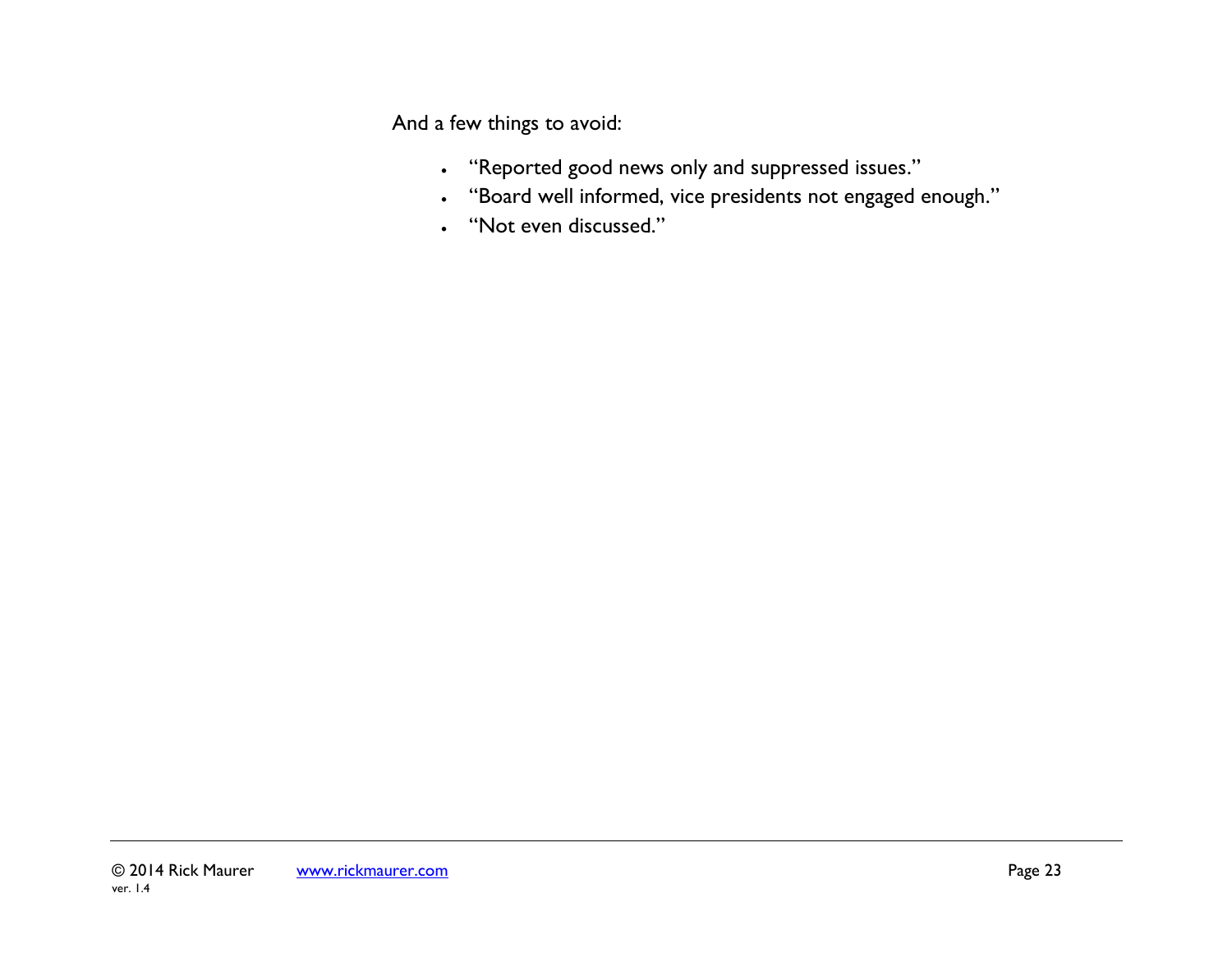

# **Three Additional Actions That Might Help**

I based the survey on assumptions I had about the importance of the senior leader's actions. The preceding four actions confirmed my thinking. But, there were three actions where the results were mixed.

#### *Using a Single Approach for Leading and Managing Change*

Just over 40 percent of successful changes adhered to a single approach. (The most popular approach was John Kotter's eight steps.) Some created their own approach, often by puling pieces from various change management methods. Others simply seemed to adhere to a set of common values to guide their actions. But, many successful changes applied no single way of approaching change.

But, 69 percent of the leaders of failed change used no approach at all. An interesting observation from one person was, "Models such as these were not valued."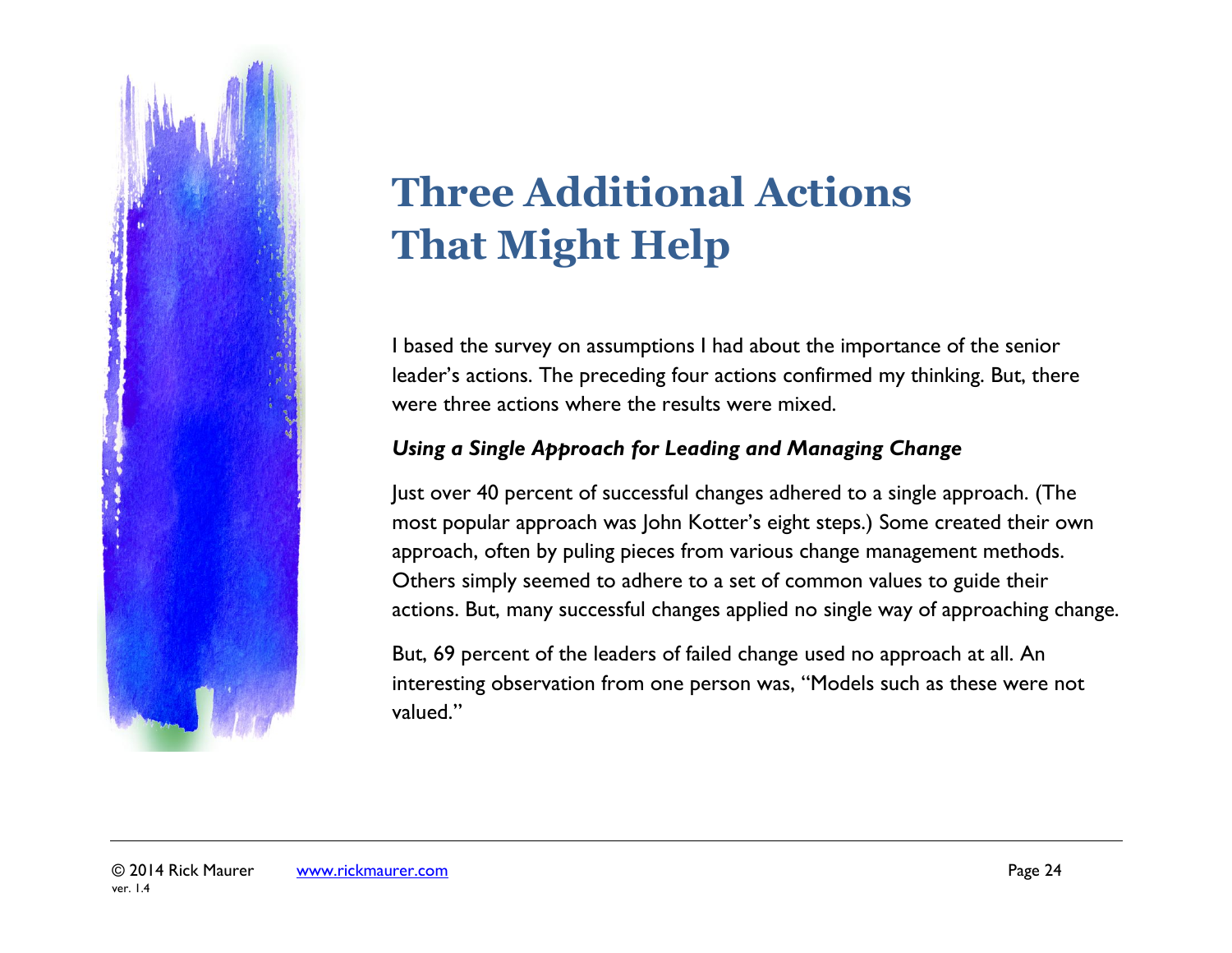#### *Leader Assessed the Readiness for Change.*

In *Managing at the Speed of Change,* Daryl Conner posed a question: How resilient are people? I was curious whether leaders took resilience into account when they were thinking about a hairy new project, especially these days when people seem to very stressed and dog-tired.

But only slightly more than half of the leaders of successful change assessed people's readiness to take on something new. Given how high leaders of successful change scored on other items, my guess is that strong scores in stressing urgency for change, offering strong support, and trusting people might have made it easier for them to engage others, even if they weren't feeling particularly resilient. When people can feel a sense of urgency and believe that the change will be led fairly and well, they may be willing to dig deep and find fuel in their reserve tanks. But, that's just a guess on my part.

#### *The Leaders Learned from the Change*

58 percent of the respondents said that the leaders of successful change learned from it. 34 percent responded "somewhat" and just 8 percent said that the leaders did not learn from this change. I believe that failing to evaluate a large change is a missed opportunity. A candid assessment allows you to learn from the past so you repeat what works and discard what didn't.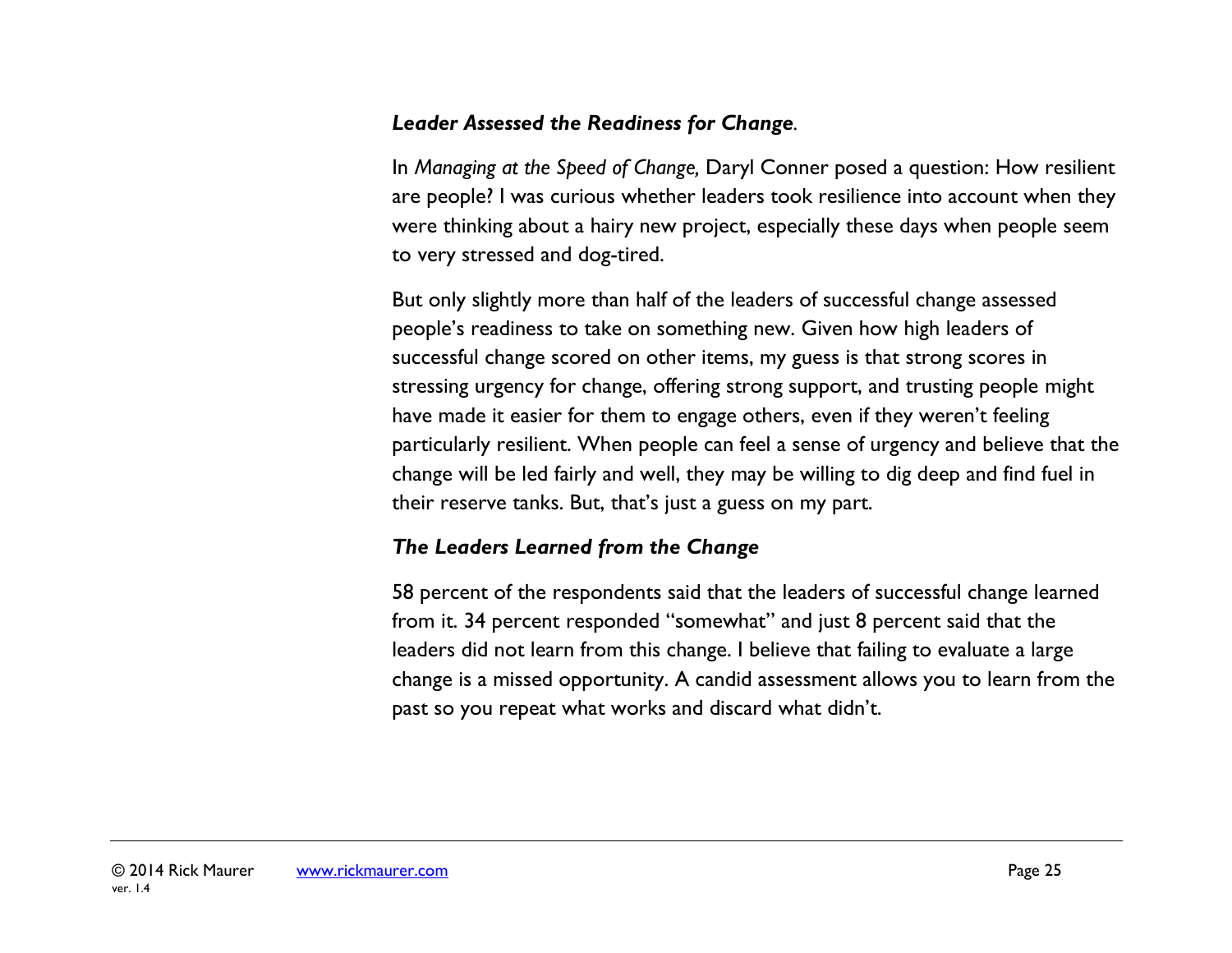

## **Looking for Loopholes**

You might be saying to yourself, "But, I'll bet leaders of some of those successful changes didn't do everything right. And, probably some leaders did a lot of things well, but the change still failed." Yep, those things do happen.

In the survey data, those mismatches in outcomes and scores were minimal. In some instances, the comments section told much more about what happened than the number score. For instance, I often found one or two items that were extremely low in a field of otherwise high scores, and those factors seemed to contribute to the failure of the project.

The same was true for a few of the successful changes where the leader scored low. In one instance, people knew that a change was being mandated from "corporate" and their own leader had no choice but to take on the project. So, people seemed to get on board to make it a success.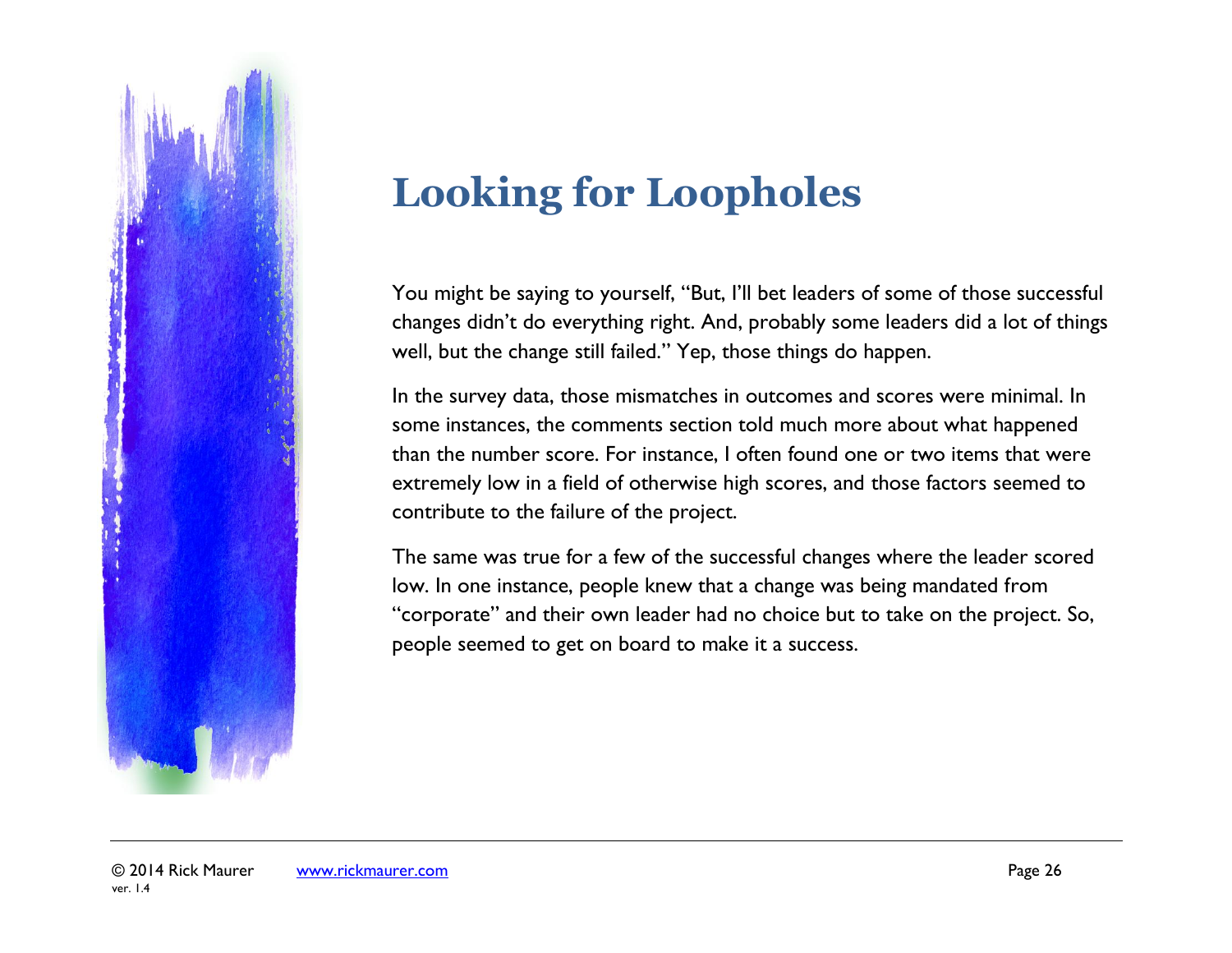Finally, a few of the responses were plain confusing. A couple of failures with high scores, and no comments, just left me scratching my head.

My suggestion is that you see for yourself what people need from you on changes that you lead. I explain how to do that In the **Next Steps** section that follows.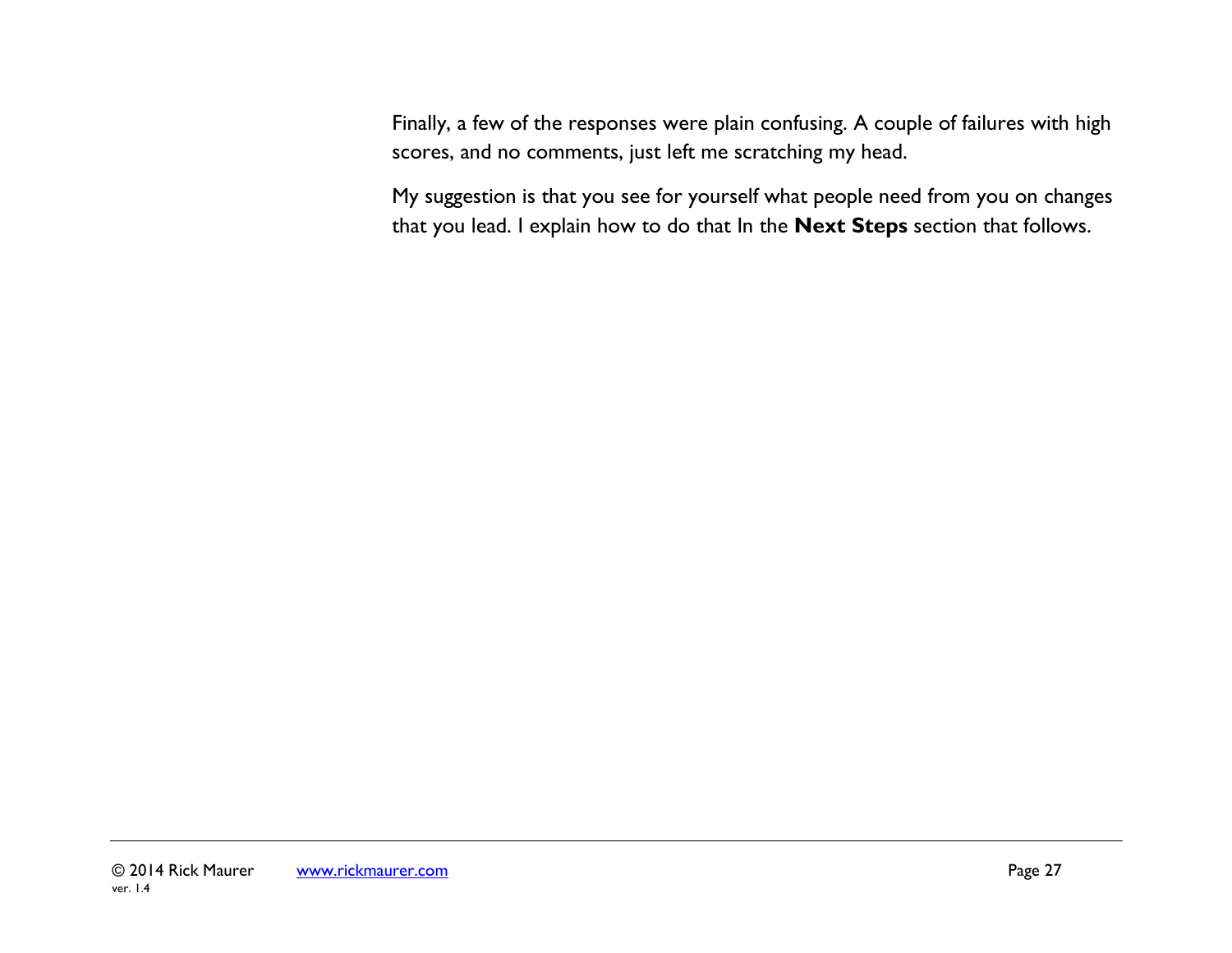

### **Next Steps**

If you were doing an informal self-assessment as you read through this paper, don't take the results too seriously. Humans have a strong tendency to overrate their performance in many areas, from physical prowess to communication to leadership. There is even a term for it: positive illusions.

I urge you to get the opinions of others. But, since you are a senior leader, those opinions might be hard to come by. People are smart and they know that it can be dangerous to give honest feedback to the people who control their careers.

One way to get around that problem (which occurs is just about every organization where I've ever worked) is to conduct a short survey.

Focus on one big project that you believe represents how you typically lead change. Then conduct a simple – and anonymous – survey. I'd recommend asking five questions: one question per item mentioned in this survey, and then a "what else would you like to add?" question.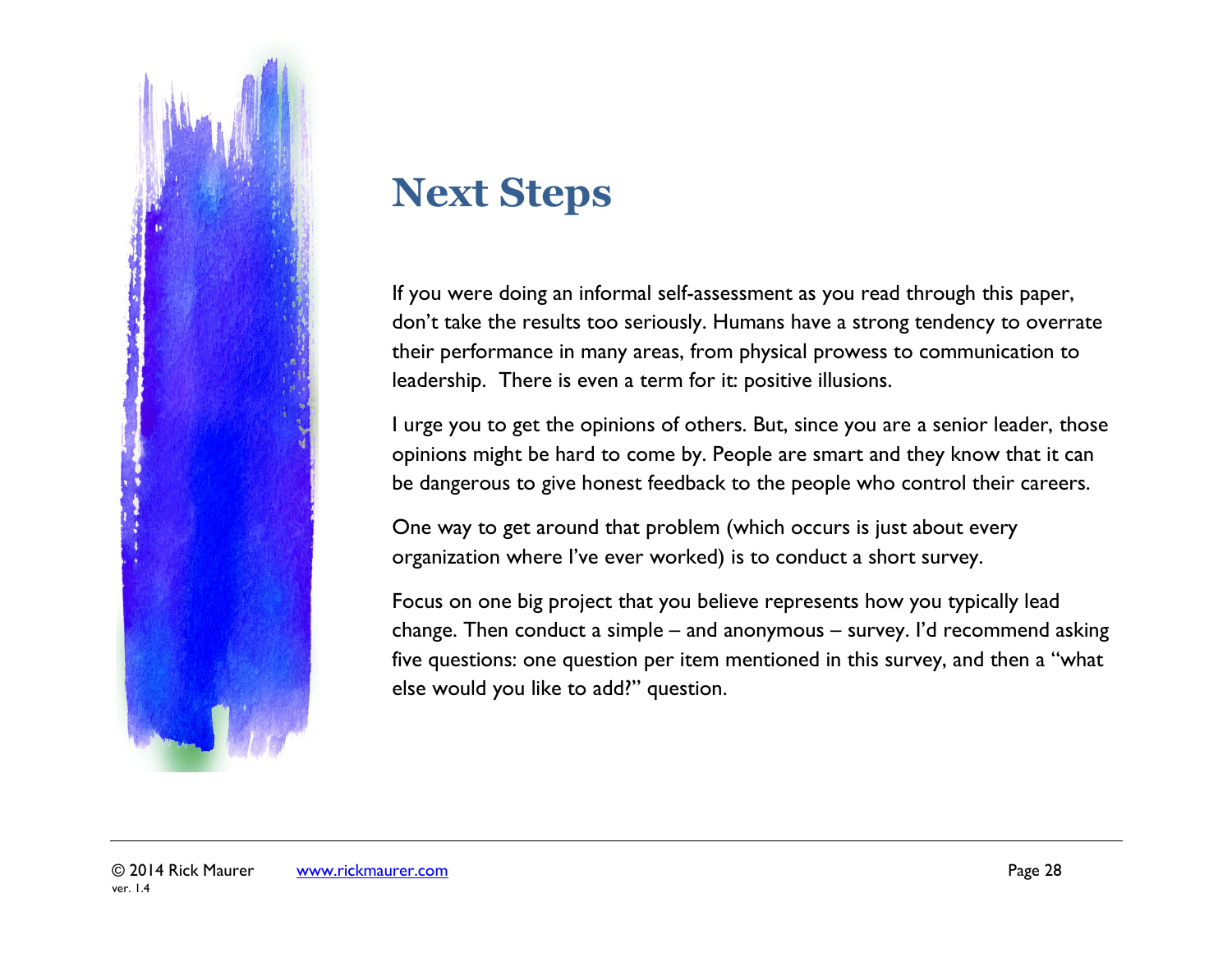For example:

- 1. Was I a strong supporter from start to finish?
- 2. Did I demonstrate trust in the people who needed to carry out the change?
- 3. Did I communicate the urgency for change?
- 4. Did I keep my own bosses in the loop?
- 5. What else would you add?

Use a 1 to 7 response scale if you like, but be sure to leave room for comments – that's where you'll learn a lot. Sometimes, those comments offer the most valuable information.

Or, you might consider "Coffee with Joe (or Jo)." Joe is the type of person who will tell it like it is, no matter what. These people will tell you stuff that others would be afraid to say. The Joe's of the world don't understand the phrase "career-limiting move," so they'll call it like they see it. Every organization has a Jo or two running around. Buy them a cup of coffee, buckle your seatbelt, and listen. Don't explain. Don't defend. Just listen.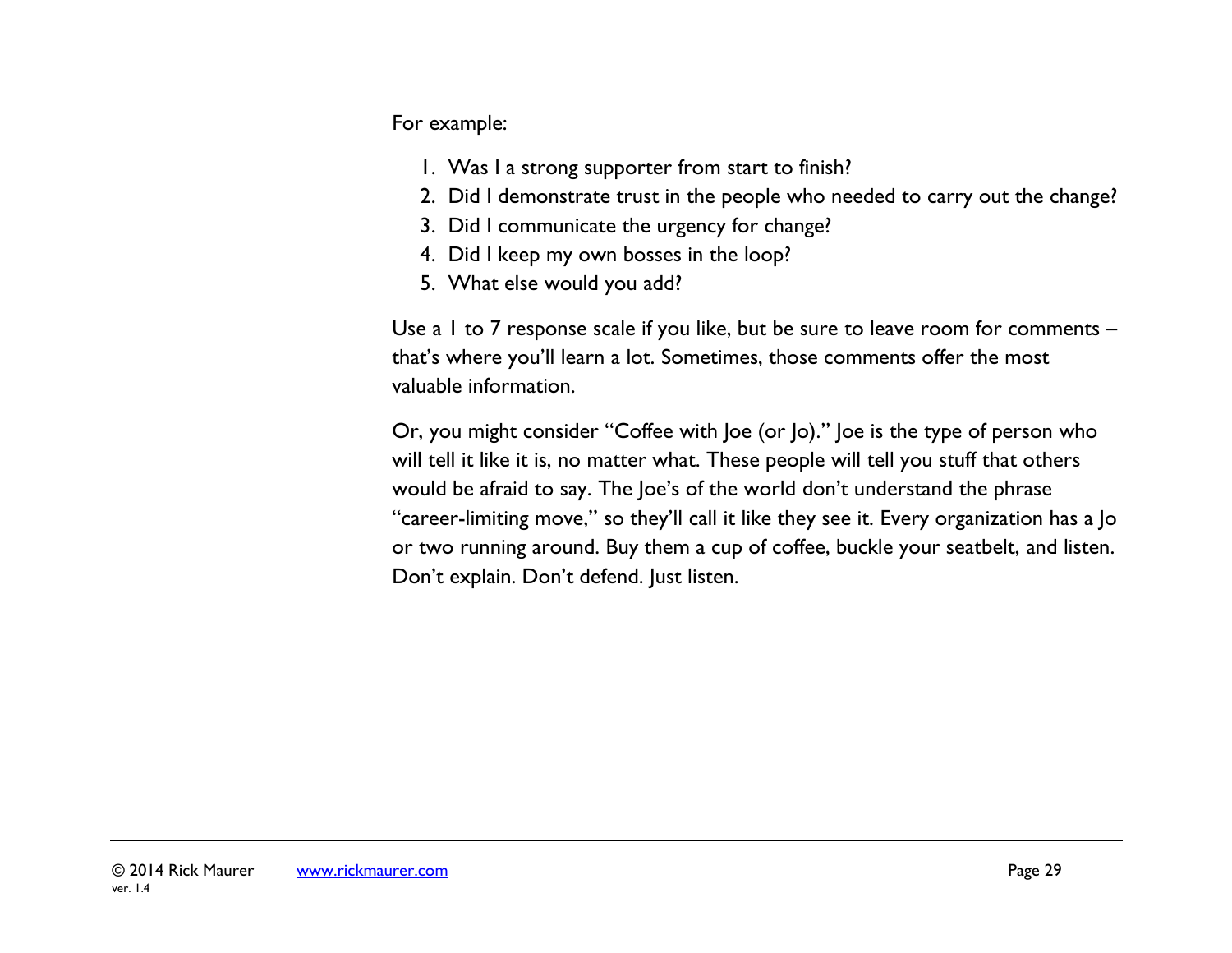### **Some Resources That Can Help**



#### *Our Website*

I plan to post a number of resources (newsletter tips, short videos, articles, assessments) this year focused on the senior leader's role in leading change effectively.

[www.rickmaurer.com](http://www.rickmaurer.com/)



#### *The Magic List (a free eBook)*

This short e-book describes "the list." These are the things people say in carpools or when you aren't in the room. Knowing what's on "the list" is vital to being able to lead change effectively. I never start a project with a client without knowing what's on the list.

<http://www.rickmaurer.com/magic-list/>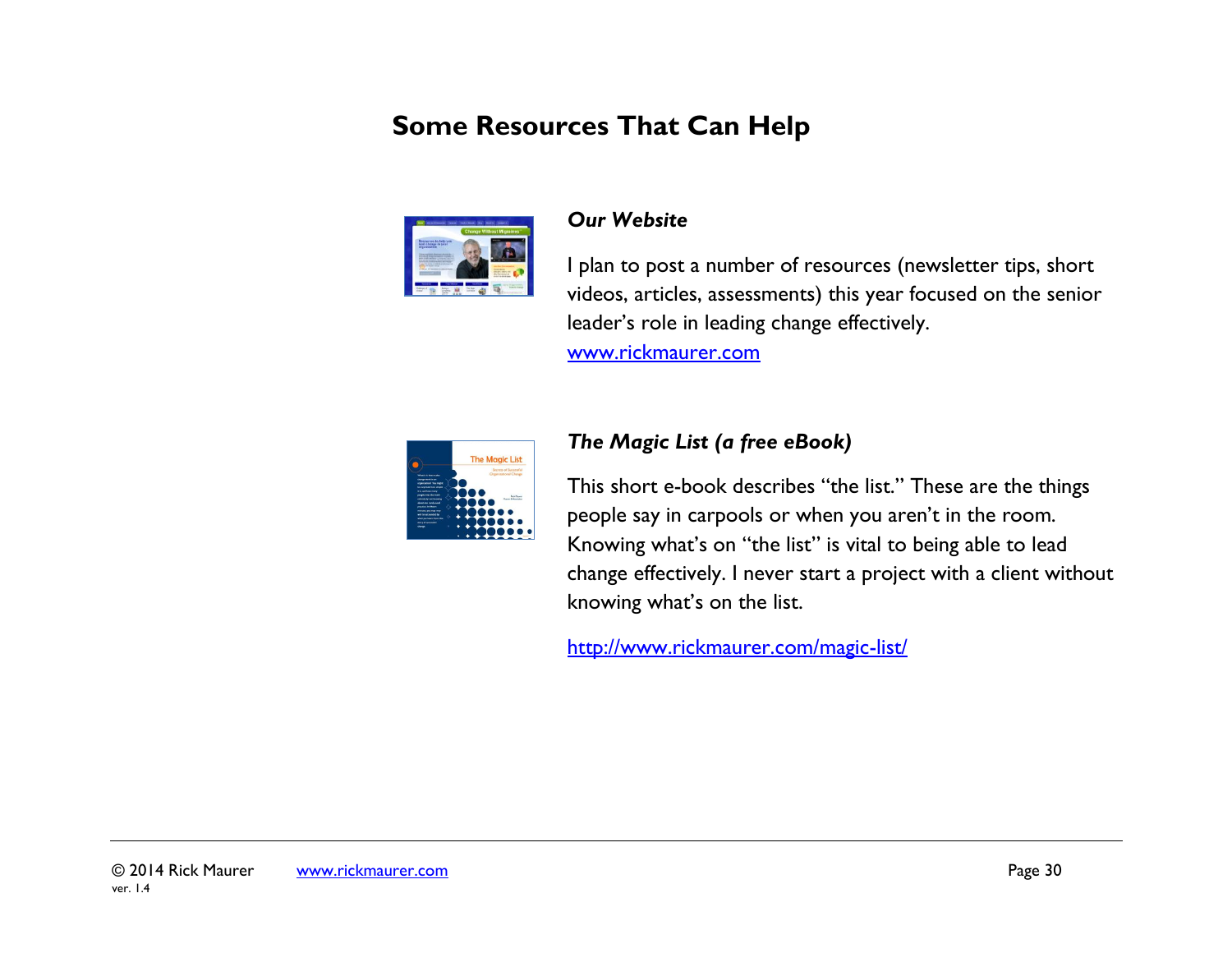

#### *Making a Compelling Case for Change Webinar (a free virtual class)*

This prerecorded webinar describes the process I use to show leaders how to make a case that a change is urgent and important.

[http://www.rickmaurer.com/making-a-compelling-case-for](http://www.rickmaurer.com/making-a-compelling-case-for-change-webinar-2/)[change-webinar-2/](http://www.rickmaurer.com/making-a-compelling-case-for-change-webinar-2/)



#### *Pass Along this eBook*

Do you know other leaders who might find *Squandered Opportunities: How Leaders Can Eliminate Threats to Change* useful? If so, please feel free to pass along this link: <http://www.rickmaurer.com/leadsurvey/> (The eBook is free.)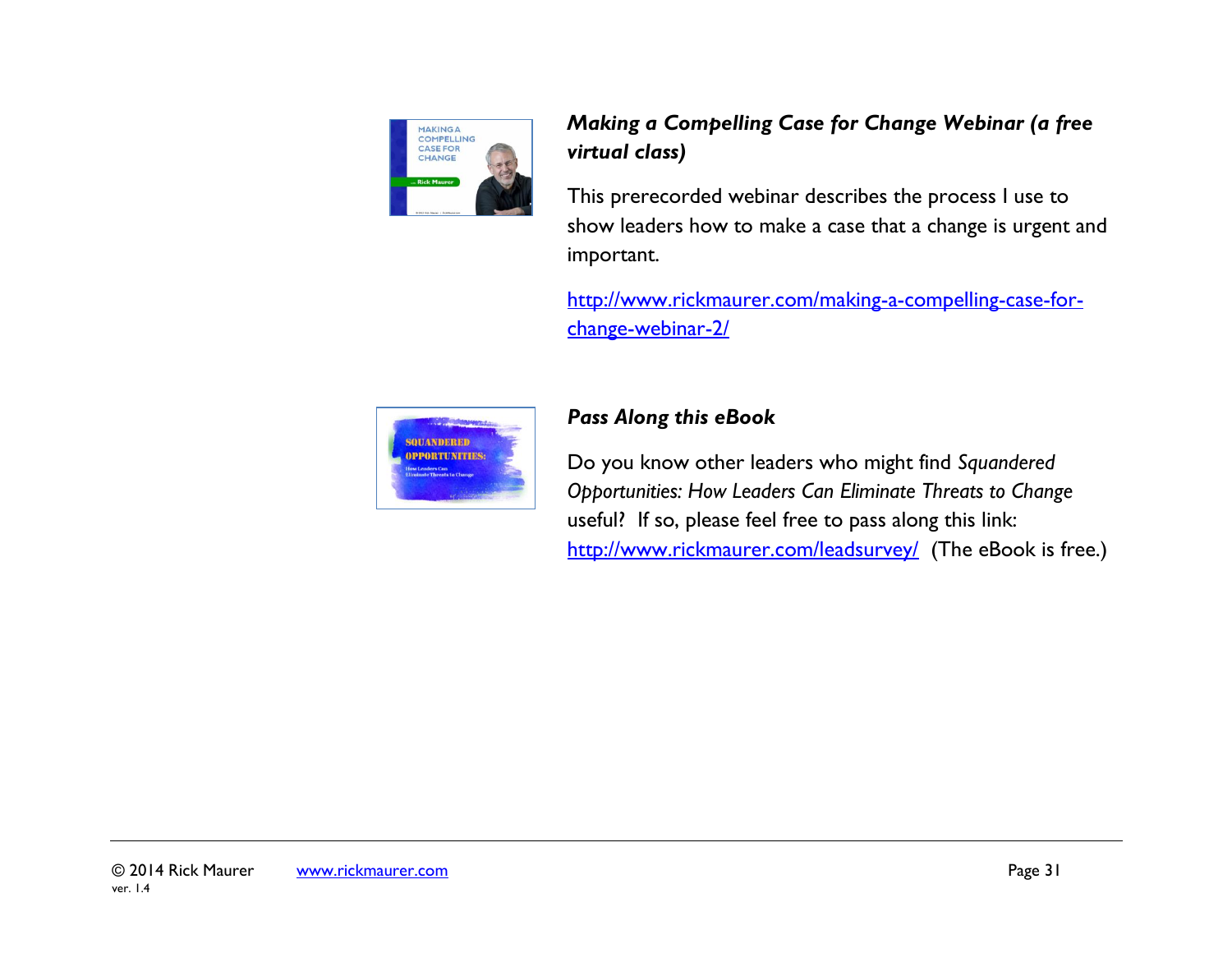### **Staying in Touch**

#### **Tools for a Change Newsletter**

Please sign up for my newsletter and I'll make sure that you hear about new tools as they are posted. (And, you can always unsubscribe with the click of a button.)

Go to [www.rickmaurer.com](http://www.rickmaurer.com/) and see sign-up box on the right side of that page.



#### **LinkedIn**

And if you're on LinkedIn, please join me there. <http://www.linkedin.com/pub/rick-maurer/0/aa/b02>

### facebook.

#### **Facebook**

On Facebook? Please "like" [www.facebook.com/rickmaureronchange](http://www.facebook.com/rickmaureronchange) This is my professional page, so no pictures of kittens or cute relatives. Please click "like" so you can see the latest updates and conversations.